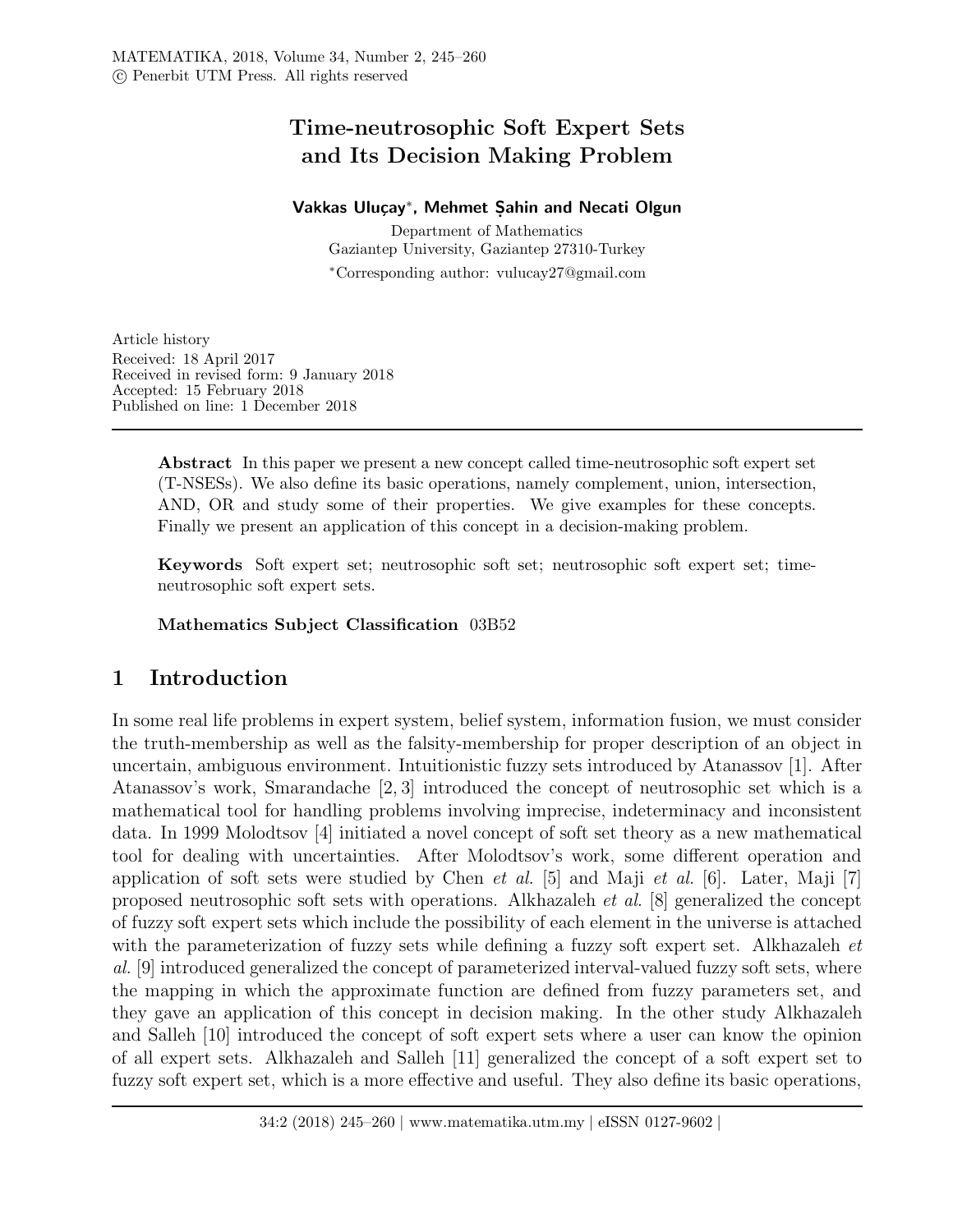namely complement, union, intersection, AND and OR and give an application of this concept in decision making problem. They also studied a mapping on fuzzy soft expert classes and its properties. Sahin et al. [12] introduced the concept of neutrosophic soft expert sets. They also define its basic operations and give an application of this concept in decision-making problem. Our objective is to introduce the concept of generalized neutrosophic soft expert set. In Section 1, from intuitionistic fuzzy sets to neutrosophic soft expert sets are mentions. In section 2, preliminaries are given. In section 3, the concept of generalized neutrosophic soft expert set and its basic operations, namely complement, union, intersection AND and OR. In section 4, we give an application of this concept in a decision-making problem. In Section 5 give conclusions.

## 2 Preliminary

In this section we recall some related definitions.

**Definition 1** [3] Let U be a space of points (objects), with a generic element in U denoted by u. A neutrosophic sets (N-sets) A in U is characterized by a truth-membership function  $T_A$ , an indeterminacy-membership function  $I_A$  and a falsity-membership function  $F_A$ .  $T_A(u)$ ,  $I_A(u)$  and  $F_A(u)$  are real standard or nonstandard subsets of [0, 1]. It can be written as

$$
A = \{ \langle u, (T_A(u), I_A(u), F_A(u)) \rangle : u \in U, T_A(u), I_A(u), F_A(u) \in [0, 1] \}
$$

There is no restriction on the sum of  $T_A(u)$ ,  $I_A(u)$  and  $F_A(u)$  so,

$$
0 \le T_A(u) + I_A(u) + F_A(u) \le 3
$$

**Definition 2** [7] Let U be an initial universe set and E be a set of parameters. Consider  $A \subseteq E$ . Let  $P(U)$  denotes the set of all neutrosophic sets of U. The collection  $(F, A)$  is termed to be the soft neutrosophic set over U, where F is a mapping given by  $F: A \to P(U)$ .

**Definition 3** [6] A neutrosophic set A is contained in another neutrosophic set B i.e.  $A \subseteq B$ if for all  $T_A(x) \leq T_B(x)$ ,  $I_A(x) \leq I_B(x)$ ,  $F_A(x) \geq F_B(x)$ . Let U be a universe, E is a set of parameters, and X is a soft experts (agents). Let O be a set of opinion,  $Z = E \times X \times O$  and  $A \subseteq Z$ .

**Definition 4** [12] A pair  $(F, A)$  is called a soft expert set over U, where F is a mapping given by  $F: A \to P(U)$  where  $P(U)$  denotes the power set of U.

**Definition 5** [12] A pair  $(F, A)$  is called a neutrosophic soft expert set over U, where F is mapping given by

$$
F: A \to P(U)
$$

Where  $P(U)$  denotes the power neutrosophic set of U.

**Definition 6** [12] Let  $(F, A)$  and  $(G, B)$  be two neutrosophic soft expert sets over the common universe U.  $(F, A)$  is said to be neutrosophic soft expert subset of  $(G, B)$ , if  $A \subseteq B$  and  $T_{F(e)}(x) \leq T_G(e)(x), I_{F(e)}(x) \leq I_G(e)(x),$ 

 $F_{F(e)}(x)\tilde{\geq}F_G(e)(x)$ , for all  $e \in A, x \in U$ . We denote it by  $(F, A)\tilde{\subseteq} (G, B)$ .

 $(F, A)$  is said to be neutrosophic soft expert superset of  $(G, B)$  if  $(G, B)$  is a neutrosophic soft expert subset of  $(F, A)$ . We denote by  $(F, A) \tilde{\supseteq} (G, B)$ .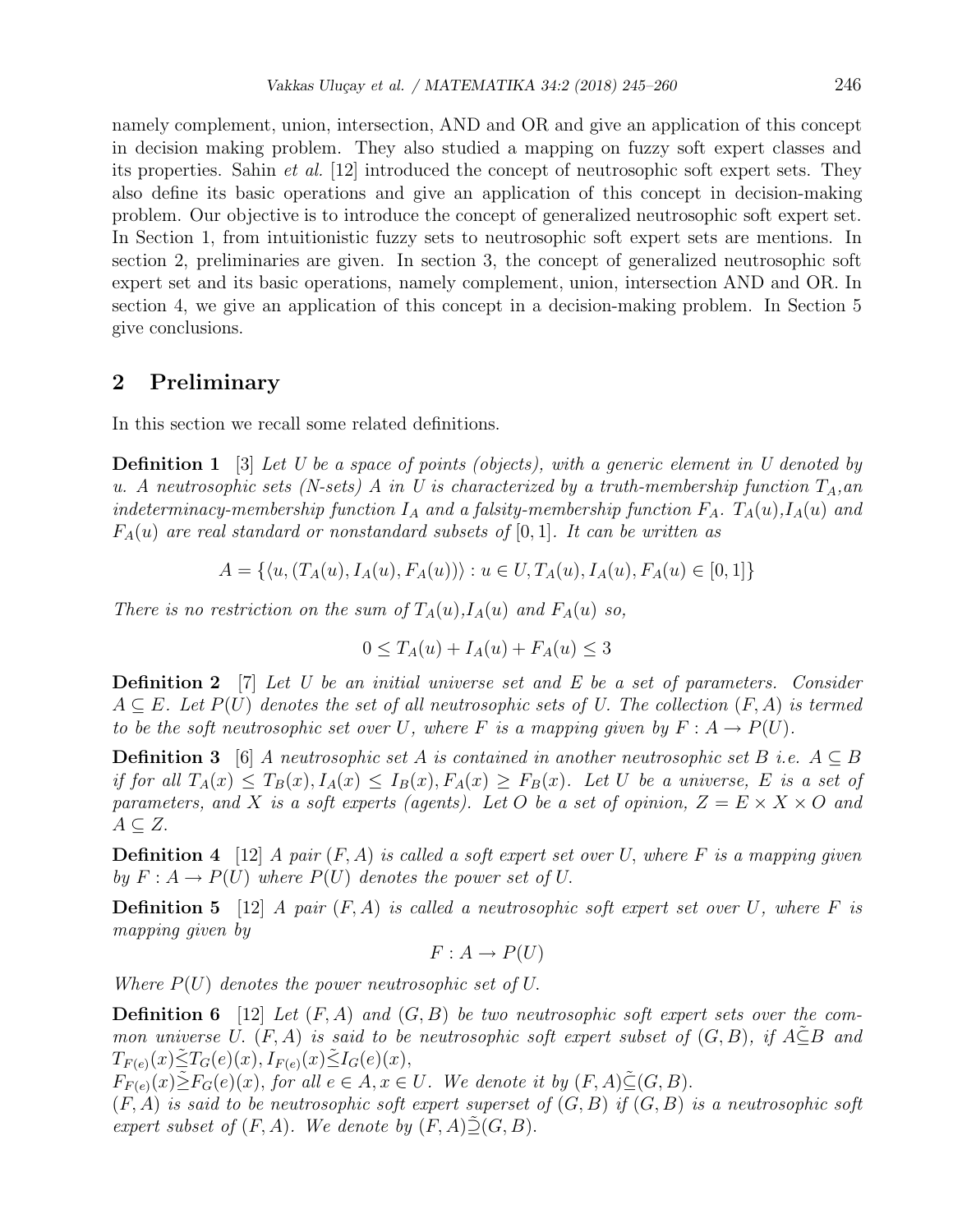**Definition 7** [12] Equality of two neutrosophic soft expert sets. Two (NSES),  $(F, A)$  and  $(G, B)$  over the common universe U are said to be equal if  $(F, A)$  is neutrosophic soft expert subset of  $(G, B)$  and  $(G, B)$  is neutrosophic soft expert subset of  $(F, A)$ . We denote it by

$$
(F, A) = (G, B).
$$

**Definition 8** [12] Complement of a neutrosophic soft expert set. The complement of a neutrosophic soft expert set  $(F, A)$  denoted by  $(F, A)^c$  and is defined as  $(F, A)^c = (F^c, \neg A)$  where  $F^c = \neg A \rightarrow P(U)$  is mapping given by  $F^c(x)$  =neutrosophic soft expert complement with  $T_{F^c(x)} = F_{F(x)}, I_{F^c(x)} = I_{F(x)}, F_{F^c(x)} = T_{F(x)}.$ 

**Definition 9** [12] An agree-neutrosophic soft expert set  $(F, A)$ <sub>1</sub> over U is a neutrosophic soft expert subset of  $(F, A)$  defined as follow:

$$
(F, A)_1 = \{ F_1(m) : m \in E \times X \times \{1\} \}.
$$

**Definition 10** [12] An disagree-neutrosophic soft expert set  $(F, A)_0$  over U is a neutrosophic soft expert subset of  $(F, A)$  defined as follow:

$$
(F, A)_0 = \{ F_0(m) : m \in E \times X \times \{0\} \}.
$$

**Definition 11** [12] Let  $(H, A)$  and  $(G, B)$  be two NSESs over the common universe U. Then the union of  $(H, A)$  and  $(G, B)$  is denoted by " $(H, A)\tilde{\cup}(G, B)$ " and is defined by  $(H, A)\tilde{\cup}(G, B)$  =  $(K, C)$ , where  $C = A \cup B$  and the truth-membership, indeterminacy-membership and falsitymembership of  $(K, C)$  are as follows:

$$
T_{K(e)}(m) = T_{H(e)}(m), if \quad e \in A - B
$$
  
=  $T_{G(e)}(m), if \quad e \in B - A$   
=  $\max(T_{H(e)}(m), T_{G(e)}(m)), if \quad e \in A \cap B$   
 $I_{K(e)}(m) = I_{H(e)}(m), if \quad e \in A - B$   
=  $I_{G(e)}(m), if \quad e \in B - A$   
=  $\frac{I_{H(e)}(m) + I_{G(e)}(m)}{2}, if \quad e \in A \cap B$   
 $F_{K(e)}(m) = F_{H(e)}(m), if \quad e \in A - B$   
=  $F_{G(e)}(m), if \quad e \in B - A$   
=  $\min(T_{H(e)}(m), T_{G(e)}(m)), if \quad e \in A \cap B$ .

**Definition 12** [12] Let  $(H, A)$  and  $(G, B)$  be two NSESs over the common universe U. Then the intersection of  $(H, A)$  and  $(G, B)$  denoted by " $(H, A) \tilde{\cap} (G, B)$ " is defined by  $(H, A) \tilde{\cap} (G, B) =$  $(K, C)$ , where  $C = A \cap B$  and the truth-membership, indeterminacy-membership and falsitymembership of  $(K, C)$  are as follows:

$$
T_{K(e)}(m) = \min(T_{H(e)}(m), T_{G(e)}(m))
$$
  
\n
$$
I_{K(e)}(m) = \frac{I_{H(e)}(m) + I_{G(e)}(m)}{2}
$$
  
\n
$$
F_{K(e)}(m) = \max(T_{H(e)}(m), T_{G(e)}(m))
$$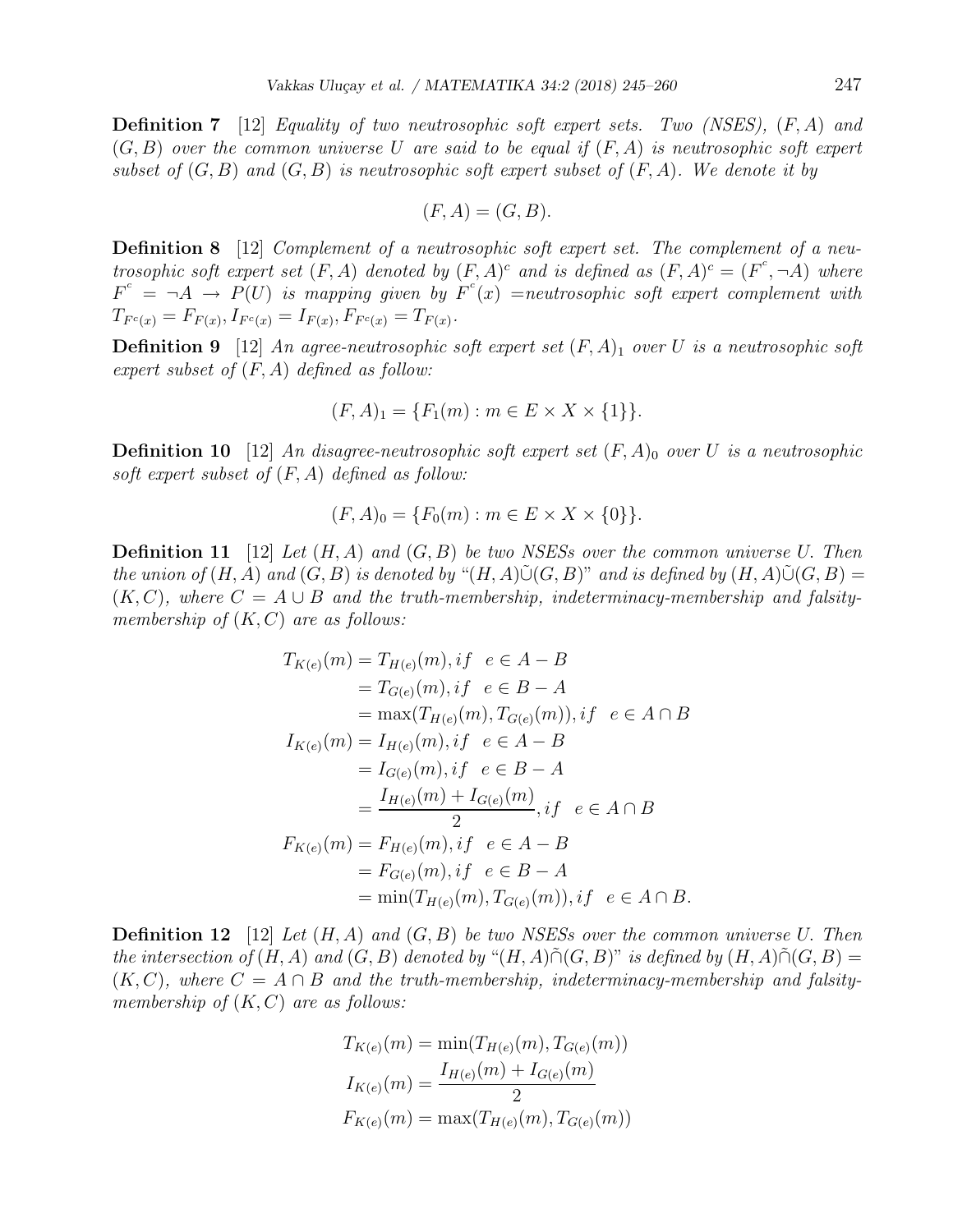**Definition 13** [13] Let U be an initial universal set and let E be a set of parameters. Let  $I^U$  denotes the power set of all fuzzy subsets of U, let  $A \subseteq E$  and T be a set of time where  $T = \{t_1, t_2, t_3, ..., t_n\}$ . A collection of pairs  $(F, E)_t$  for all  $t \in T$  is called a time-fuzzy soft set  $T - FSS$  over U where F is a mapping given by

$$
F_t: A \to I^U.
$$

### 3 Time-neutrosophic Soft Expert Sets

In this section, we introduce the definition of time - neutrosophic soft expert sets and study some its properties. Throughout the paper,  $U$  is an initial universe,  $E$  is a set of parameters,  $T$ be a set of time where  $T = \{t_1, t_2, t_3, ..., t_n\}$ , X is a set of experts (agents), and  $O = \{agree =$ 1, disagree = 0} is a set of opinions. Let  $Z = E \times X \times O$  and  $A \subseteq Z$ .

**Definition 14** A pair  $(F, A)_t$  is called a time- neutrosophic soft expert set over U, where F is a mapping given by where  $N(U)$  be the set of all neutrosophic soft expert subsets of U. Let  $A \subseteq Z$  and T be a set of time where  $T = \{t_1, t_2, t_3, ..., t_n\}$ . A time-neutrosophic soft expert set  $F_t^{\mu}$  over U. A time-neutrosophic soft expert set  $F_t^{\mu}$  over U is defined by the set of ordered pairs

$$
F_t^{\mu} = \{ F(e), \mu(e) : e \in A, F(e) \in N(U), \mu(e) \in [0, 1] \}
$$

where F is a mapping given by  $F: A \to N(U)$  and  $\mu$  is a fuzzy set such that  $\mu: A \to I = [0, 1]$ . Here  $F_t^{\mu}$  $f^\mu_t$  is a mapping defined by  $F^\mu_t$  $t^{\mu}_{t}: A \rightarrow N(U)$ . For any parameter  $e \in A, F(e)$  is referred as the neutrosophic value set of parameter e, i.e,

$$
F_t^{\mu}(e) = \{ \langle u^t / (T_{F(e)}(u), I_{F(e)}(u), F_{F(e)}(u) \rangle \},\
$$

Where  $T, I, F: U \rightarrow [0, 1]$  are the membership function of truth, indeterminacy and falsity of the element  $u \in U$  respectively. For any  $u \in U$  and  $e \in A$ 

$$
0 \leq T_A(u) + I_A(u) + F_A(u) \leq 3.
$$

In fact  $F_t^{\mu}$  $t^{\mu}_{t}$  is a parameterized family of neutrosophic soft expert sets on  $U,$  which has the degree of possibility of the approximate value set which is prepresented by  $\mu(e)$  for each parameter e. So we can write it as follows:

$$
F_t^{\mu}(e) = \{ (\frac{u_1^t}{F(e)(u_1)}, \frac{u_2^t}{F(e)(u_2)}, \frac{u_3^t}{F(e)(u_3)}, ..., \frac{u_n^t}{F(e)(u_n)}), \mu(e) \}.
$$

Example 1 Suppose that a company produces new types of smart phones and wants to take the opinion of some experts about these phones. Let  $U = \{u_1, u_2, u_3\}$  be set of phones,  $E = \{e_1, e_2, e_3\}$  is a set of decision parameters where  $(e_i, i = 1, 2, 3)$  denotes the parameters  $e_1$  =screen,  $e_2$  = GHz,  $e_3$  = price and  $T = \{t_1, t_2, t_3\}$  be set of time. Let  $X = \{p, q, r\}$  be set of experts. Suppose that;

$$
F_1^{\mu}(e_1, p, 1) = \{(\frac{u_1^{t_1}}{0.4, 0.3, 0.2}, \frac{u_2^{t_1}}{0.6, 0.1, 0.8}, \frac{u_3^{t_1}}{0.5, 0.7, 0.2}), 0.5\}
$$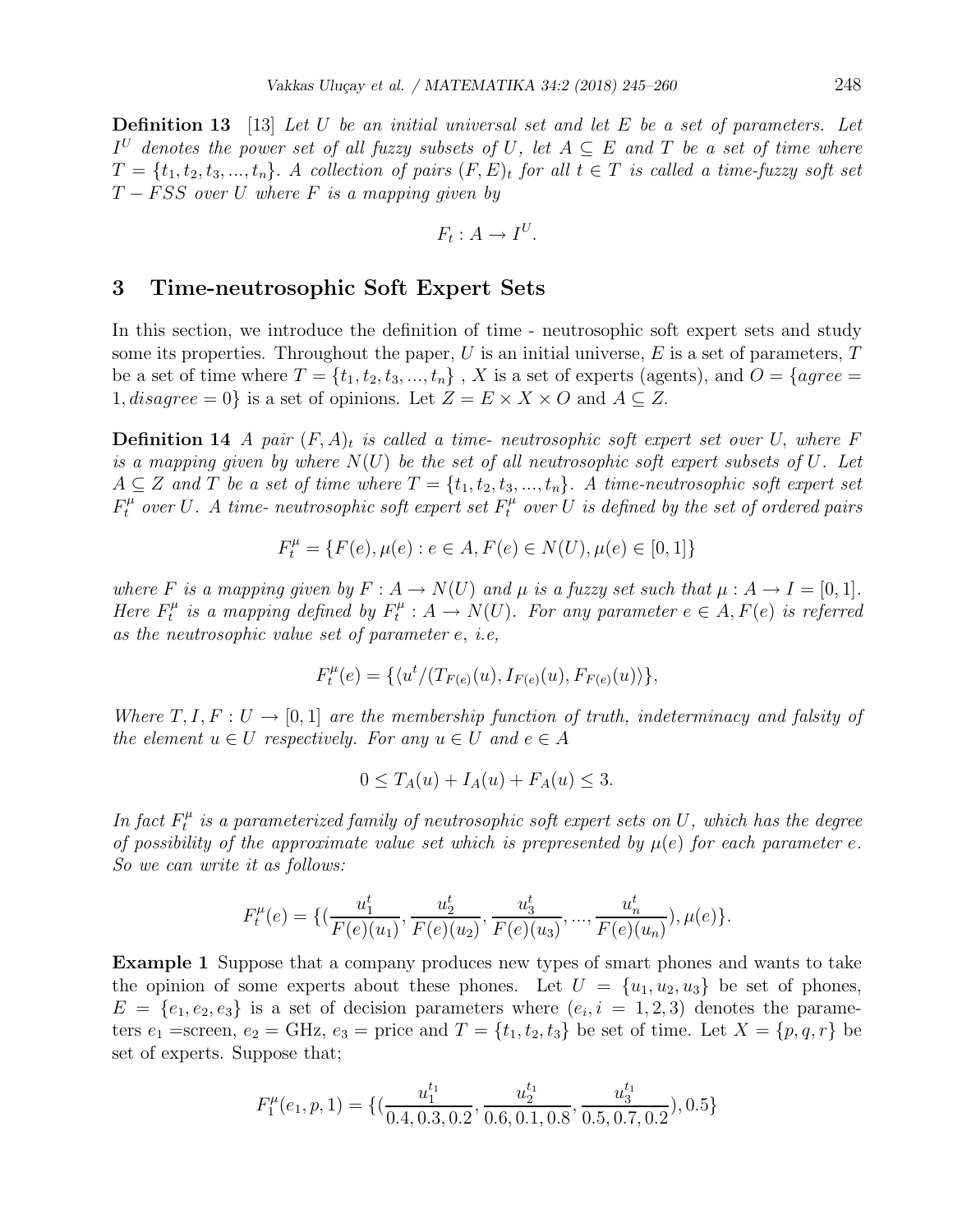$$
F_2^{\mu}(e_1, q, 1) = \{ (\frac{u_1^{t_2}}{0.3, 0.2, 0.5}, \frac{u_2^{t_2}}{0.5, 0.6, 0.2}, \frac{u_3^{t_3}}{0.8, 0.1, 0.4}), 0.3 \}
$$
  
\n
$$
F_3^{\mu}(e_1, r, 1) = \{ (\frac{u_1^{t_3}}{0.8, 0.4, 0.3}, \frac{u_2^{t_3}}{0.7, 0.3, 0.5}, \frac{u_3^{t_3}}{0.2, 0.6, 0.5}), 0.7 \}
$$
  
\n
$$
F_1^{\mu}(e_2, p, 1) = \{ (\frac{u_1^{t_1}}{0.7, 0.3, 0.6}, \frac{u_2^{t_1}}{0.5, 0.1, 0.4}, \frac{u_3^{t_1}}{0.8, 0.6, 0.3}), 0.1 \}
$$
  
\n
$$
F_2^{\mu}(e_2, q, 1) = \{ (\frac{u_1^{t_2}}{0.6, 0.7, 0.1}, \frac{u_2^{t_2}}{0.8, 0.4, 0.7}, \frac{u_3^{t_3}}{0.5, 0.1, 0.7}), 0.8 \}
$$
  
\n
$$
F_3^{\mu}(e_2, r, 1) = \{ (\frac{u_1^{t_1}}{0.5, 0.1, 0.8}, \frac{u_2^{t_3}}{0.9, 0.3, 0.6}, \frac{u_3^{t_3}}{0.4, 0.1, 0.7}, 0.05 \}
$$
  
\n
$$
F_4^{\mu}(e_3, p, 1) = \{ (\frac{u_1^{t_1}}{0.7, 0.3, 0.2}, \frac{u_2^{t_2}}{0.5, 0.6, 0.7}, \frac{u_3^{t_3}}{0.8, 0.1, 0.4}), 0.7 \}
$$
  
\n
$$
F_2^{\mu}(e_3, q, 1) = \{ (\frac{u_1^{t_1}}{0.7, 0.3, 0.2}, \frac{u_2^{t_2}}{0.5, 0.6, 0.2}, \frac{
$$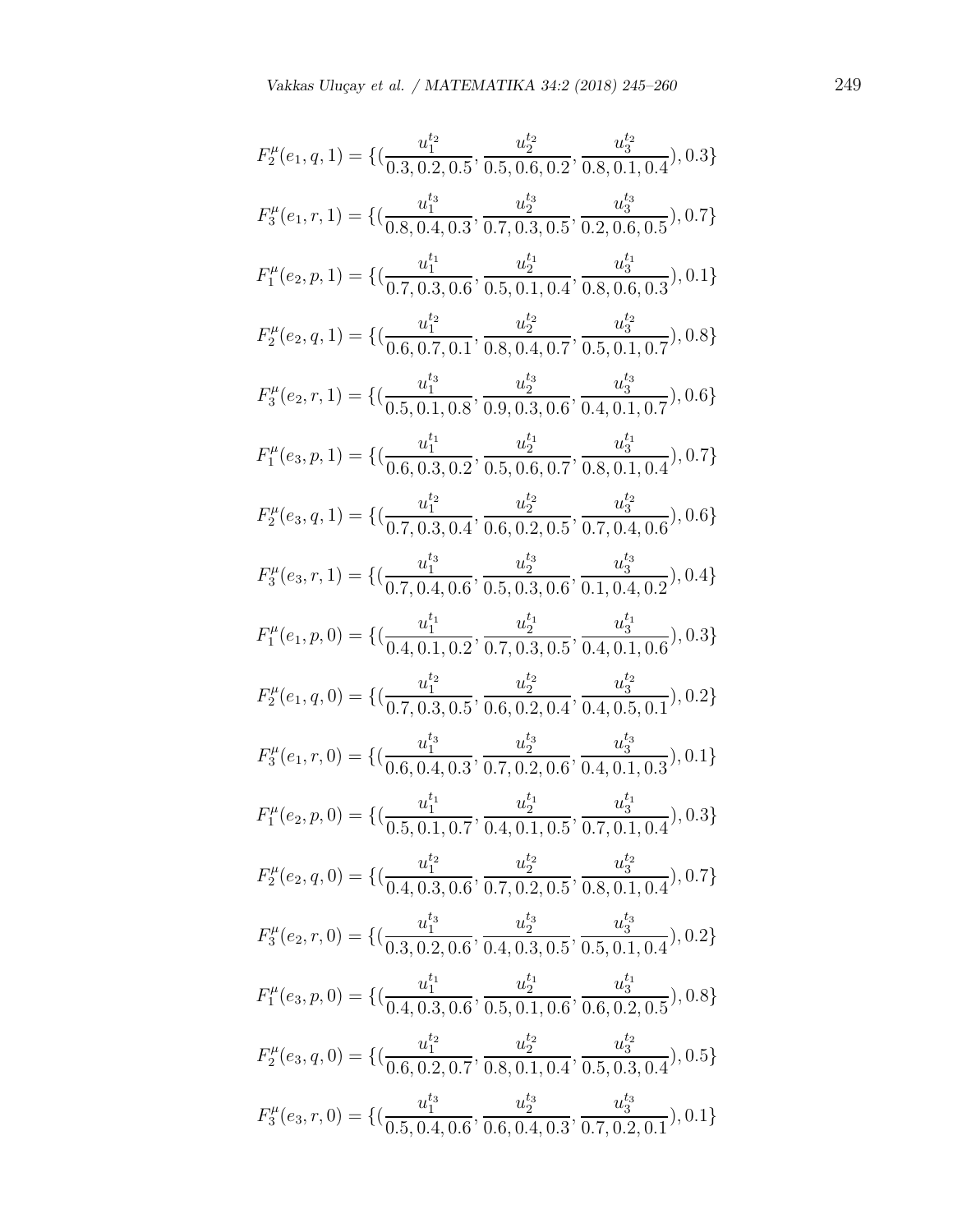**Definition 15** For two time-neutrosophic soft expert sets  $\{T - NSESs\}$  ( $F_t^{\mu}$ )  $g_t^{\mu}$ , A) and  $(G_t^{\eta})$  $_{t}^{\eta},B)$ over U,  $(F_t^{\mu}$  $t^{\mu}_{t},A)$  is called a time- neutrosophic soft expert subset of  $(G^{\eta}_{t})$  $_{t}^{\eta},B)$  if, (i)  $B \subseteq A$ ,

(ii) for all  $t \in T$ ,  $\varepsilon \in B$ ,  $G_t^{\eta}(\varepsilon)$  is time-neutrosophic soft expert subset  $F_t^{\mu}$  $t^{\mu}(\varepsilon).$ 

Example 2 Recall Example 1 such that;

$$
A = \{(e_1, p, 1), (e_2, p, 1), (e_2, q, 0), (e_3, r, 1)\}, B = \{(e_1, p, 1), (e_2, p, 1), (e_3, r, 1)\}
$$

Since B is neutrosophic soft expert subset of A, clearly  $B \subset A$ . Let  $(G_t^{\eta})$  $t^{\eta}, B$ ) and  $(F_t^{\mu})$  $t^{\mu}_{t}, A)$  be defined as follows:

$$
(F_t^{\mu}, A) = \{[(e_1, p, 1), (\frac{u_1^{t_1}}{0.4, 0.3, 0.2}, \frac{u_2^{t_1}}{0.6, 0.1, 0.8}, \frac{u_3^{t_1}}{0.5, 0.7, 0.2}), 0.5],\\ [(e_2, p, 1), (\frac{u_1^{t_1}}{0.7, 0.3, 0.6}, \frac{u_2^{t_1}}{0.5, 0.1, 0.4}, \frac{u_3^{t_1}}{0.8, 0.6, 0.3}), 0.1],\\ [(e_2, q, 0), (\frac{u_1^{t_2}}{0.4, 0.3, 0.6}, \frac{u_2^{t_2}}{0.7, 0.2, 0.5}, \frac{u_3^{t_3}}{0.8, 0.1, 0.4}), 0.7],\\ [(e_3, r, 1), (\frac{u_1^{t_3}}{0.7, 0.4, 0.6}, \frac{u_2^{t_3}}{0.5, 0.3, 0.6}, \frac{u_3^{t_3}}{0.1, 0.4, 0.2}), 0.4]\}.
$$

$$
(G_t^{\eta}, B) = \{[(e_1, p, 1), (\frac{u_1^{t_1}}{0.4, 0.3, 0.2}, \frac{u_2^{t_1}}{0.6, 0.1, 0.8}, \frac{u_3^{t_3}}{0.5, 0.7, 0.2}), 0.5],\\ [(e_2, p, 1), (\frac{u_1^{t_1}}{0.7, 0.3, 0.6}, \frac{u_2^{t_1}}{0.5, 0.1, 0.4}, \frac{u_3^{t_1}}{0.8, 0.6, 0.3}), 0.1],\\ [(e_3, r, 1), (\frac{u_1^{t_3}}{0.7, 0.4, 0.6}, \frac{u_2^{t_3}}{0.5, 0.3, 0.6}, \frac{u_3^{t_3}}{0.1, 0.4, 0.2}), 0.4]\}.
$$

Therefore  $(G_t^{\eta})$  $_t^{\eta}, B) \subseteq (F_t^{\mu})$  $t^{\mu}, A$ ).

Definition 16  $Two~{T - NSE}$ S $, (F_t^{\mu})$  $f_t^{\mu}$ , A) and  $(G_t^{\eta})$  $_{t}^{\eta},B)$  over U, are said to be equal if  $(F_{t}^{\mu})$  $t^{\mu}, A)$ is a  $\{T-NSESS\}$  subset of  $(G_t^{\eta})$  $_{t}^{\eta},B)$  and  $(G_{t}^{\eta})$  $\binom{\eta}{t}$ , B) is a {T – NSESs} subset of ( $F_t^{\mu}$  $t^{\mu}, A$ ).

Definition 17 Agree- $\{T-NSESs\}$ ,  $(F_t^{\mu})$  $(t<sup>\mu</sup>, A)<sub>1</sub>$  over U is a {T – NSESs} subset of ( $F_t^{\mu}$  $t^{\mu}, A)$ defined as  $(F_t^{\mu}$  $(T_t^{\mu}, A)_1 = \{F_1(\alpha) : \alpha \in E \times X \times \{1\}\}.$ 

**Example 3** Recall Example 1. Then the agree- time- neutrosophic soft expert sets  $(F_t^{\mu})$  $t^{\mu},Z)_1$ over  $U$  is

$$
(F_t^{\mu}, Z)_1 = \{ [(\frac{u_1^{t_1}}{0.4, 0.3, 0.2}, \frac{u_2^{t_1}}{0.6, 0.1, 0.8}, \frac{u_3^{t_1}}{0.5, 0.7, 0.2}), 0.5],\\ [(\frac{u_1^{t_2}}{0.3, 0.2, 0.5}, \frac{u_2^{t_2}}{0.5, 0.6, 0.2}, \frac{u_3^{t_2}}{0.8, 0.1, 0.4}), 0.3],\\ [(\frac{u_1^{t_3}}{0.8, 0.4, 0.3}, \frac{u_2^{t_3}}{0.7, 0.3, 0.5}, \frac{u_3^{t_3}}{0.2, 0.6, 0.5}), 0.7],\\ [(\frac{u_1^{t_1}}{0.7, 0.3, 0.6}, \frac{u_2^{t_1}}{0.5, 0.1, 0.4}, \frac{u_3^{t_1}}{0.8, 0.6, 0.3}), 0.1],\\ [(\frac{u_1^{t_1}}{0.7, 0.3, 0.6}, \frac{u_2^{t_2}}{0.5, 0.1, 0.4}, \frac{u_3^{t_3}}{0.8, 0.6, 0.3}), 0.8],\\ [(\frac{u_1^{t_3}}{0.6, 0.7, 0.1}, \frac{u_2^{t_3}}{0.8, 0.4, 0.7}, \frac{u_3^{t_3}}{0.5, 0.1, 0.7}), 0.6],\\ [(\frac{u_1^{t_1}}{0.5, 0.1, 0.8}, \frac{u_2^{t_1}}{0.9, 0.3, 0.6}, \frac{u_3^{t_3}}{0.4, 0.1, 0.7}), 0.7],\\ [(\frac{u_1^{t_1}}{0.7, 0.3, 0.4}, \frac{u_2^{t_2}}{0.6, 0.2, 0.5}, \frac{u_3^{t_3}}{0.7, 0.4, 0.6}), 0.6],\\ [(\frac{u_1^{t_3}}{0.7, 0.4, 0.6}, \frac{u_2^{t_3}}{0.5, 0.3, 0.6}, \frac{u_3^{t_3}}{0.
$$

Definition 18 A disagree- $\{T-NSESS\}$ ,  $(F_t^{\mu})$  $(t<sup>\mu</sup>, A)<sub>0</sub>$  over U is a {T-NSESs} subset of  $(F<sup>\mu</sup>$  $t^{\mu}, A)$ is defined as  $(F_t^{\mu})$  $(T_t^{\mu}, A)_0 = \{ F_0(\alpha) : \alpha \in E \times X \times \{0\} \}.$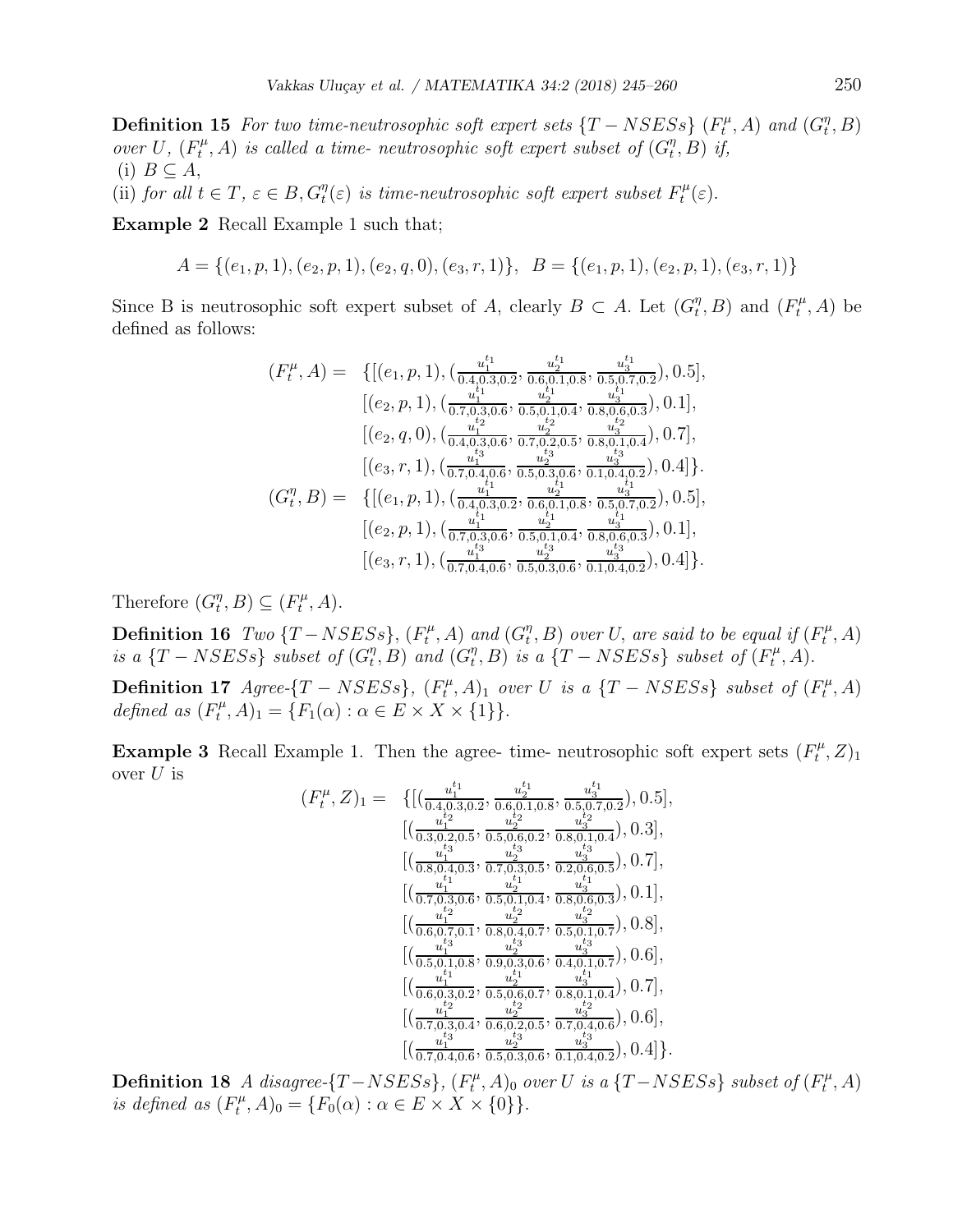**Example 4** Consider Example 1. Then the agree-time-neutrosophic soft expert sets  $(F_t^{\mu})$  $T^\mu_t,Z)_0$ over  $U$  is  $t_1$ 

$$
(F_t^{\mu}, Z)_0 = \{ [(\frac{u_1^{t_1}}{0.4, 0.1, 0.2}, \frac{u_2^{t_1}}{0.7, 0.3, 0.5}, \frac{u_3^{t_1}}{0.4, 0.1, 0.6}), 0.3],\\ [(\frac{u_1^{t_2}}{0.7, 0.3, 0.5}, \frac{u_2^{t_2}}{0.6, 0.2, 0.4}, \frac{u_3^{t_2}}{0.4, 0.5, 0.1}), 0.2],\\ [(\frac{u_1^{t_3}}{0.6, 0.4, 0.3}, \frac{u_2^{t_3}}{0.7, 0.2, 0.6}, \frac{u_3^{t_3}}{0.4, 0.1, 0.3}), 0.1],\\ [(\frac{u_1^{t_1}}{0.5, 0.1, 0.7}, \frac{u_2^{t_1}}{0.4, 0.1, 0.5}, \frac{u_3^{t_1}}{0.7, 0.1, 0.4}), 0.3],\\ [(\frac{u_1^{t_2}}{0.5, 0.1, 0.7}, \frac{u_2^{t_2}}{0.4, 0.1, 0.5}, \frac{u_3^{t_3}}{0.7, 0.1, 0.4}), 0.7],\\ [(\frac{u_1^{t_3}}{0.4, 0.3, 0.6}, \frac{u_2^{t_3}}{0.7, 0.2, 0.5}, \frac{u_3^{t_3}}{0.8, 0.1, 0.4}), 0.2],\\ [(\frac{u_1^{t_1}}{0.3, 0.2, 0.6}, \frac{u_2^{t_3}}{0.4, 0.3, 0.5}, \frac{u_3^{t_3}}{0.5, 0.1, 0.4}), 0.2],\\ [(\frac{u_1^{t_1}}{0.4, 0.3, 0.6}, \frac{u_2^{t_2}}{0.5, 0.1, 0.6}, \frac{u_3^{t_3}}{0.6, 0.2, 0.5}), 0.8],\\ [(\frac{u_1^{t_2}}{0.6, 0.2, 0.7}, \frac{u_2^{t_2}}{0.8, 0.1, 0.4}, \frac{u_3^{t_3}}{0.
$$

**Definition 19** The complement of a time-neutrosophic soft expert set  $(F_t^{\mu})$  $t^{\mu}_{t}, A)$  is denoted by  $(F_t^{\mu}$  $(t<sup>\mu</sup>, A)<sup>c</sup>$  for all  $t \in T$  and is defined by  $(F<sup>\mu</sup>)<sub>t</sub>$  $(f_t^{\mu}, A)^c = (F_t^{\mu(c)})$  $F_t^{\mu(c)}, \neg A)$  where  $F_t^{\mu(c)}$  $t^{u(c)}: \neg A \rightarrow I^{N(U)}$  is mapping given by  $F_t^{\mu(c)}$  $t^{u(\alpha)}(\alpha) = \{T_{F(\alpha)^c} = F_{F(\alpha)}, I_{F(\alpha)^c} = \overline{1} - I_{F(\alpha)}, F_{F(\alpha)^c} = T_{F(\alpha)}$  and  $\mu^c(\alpha) =$  $1 - \mu(\alpha)$  for each  $\alpha \in E$ .

**Example 5** Recall Example 1. Complement of the time- neutrosophic soft expert set  $F_t^{\mu}$ t denoted by  $F_t^{\mu(c)}$  $t_t^{\mu(c)}$  is given as follows:

 $\left($ 

$$
F_{t}^{\mu(c)}, Z) = \{ [(\neg e_1, p, 1), (\frac{u_1^{t_1}}{0.2, 0.7, 0.4}, \frac{u_2^{t_1}}{0.8, 0.9, 0.6}, \frac{u_3^{t_1}}{0.2, 0.3, 0.5}), 0.5], \\ [(\neg e_2, p, 1), (\frac{u_1^{t_2}}{0.5, 0.8, 0.3}, \frac{u_2^{t_2}}{0.2, 0.4, 0.5}, \frac{u_3^{t_3}}{0.4, 0.9, 0.8}), 0.7], \\ [(\neg e_3, p, 1), (\frac{u_1^{t_3}}{0.2, 0.6, 0.5}, \frac{u_2^{t_3}}{0.5, 0.7, 0.7}, \frac{u_3^{t_3}}{0.5, 0.4, 0.2}), 0.3], \\ [(\neg e_1, q, 1), (\frac{u_1^{t_1}}{0.6, 0.7, 0.7}, \frac{u_2^{t_1}}{0.4, 0.8}, \frac{u_3^{t_1}}{0.3, 0.4, 0.8}), 0.9], \\ [(\neg e_2, q, 1), (\frac{u_1^{t_1}}{0.1, 0.8}, \frac{u_2^{t_2}}{0.7, 0.6}, \frac{u_2^{t_3}}{0.7, 0.9, 0.5}), 0.2], \\ [(\neg e_3, q, 1), (\frac{u_1^{t_1}}{0.2, 0.7, 0.6}, \frac{u_2^{t_2}}{0.7, 0.9}, \frac{u_3^{t_3}}{0.7, 0.9, 0.4}), 0.4], \\ [(\neg e_1, r, 1), (\frac{u_1^{t_1}}{0.2, 0.7, 0.6}, \frac{u_2^{t_3}}{0.7, 0.4, 0.5}, \frac{u_3^{t_3}}{0.4, 0.9, 0.8}), 0.3], \\ [(\neg e_2, r, 1), (\frac{u_1^{t_1}}{0.4, 0.7, 0.7}, \frac{u_2^{t_3}}{0.5, 0.8, 0.6}, \frac{u_3^{t_3}}{0.4, 0.9, 0.8}), 0.
$$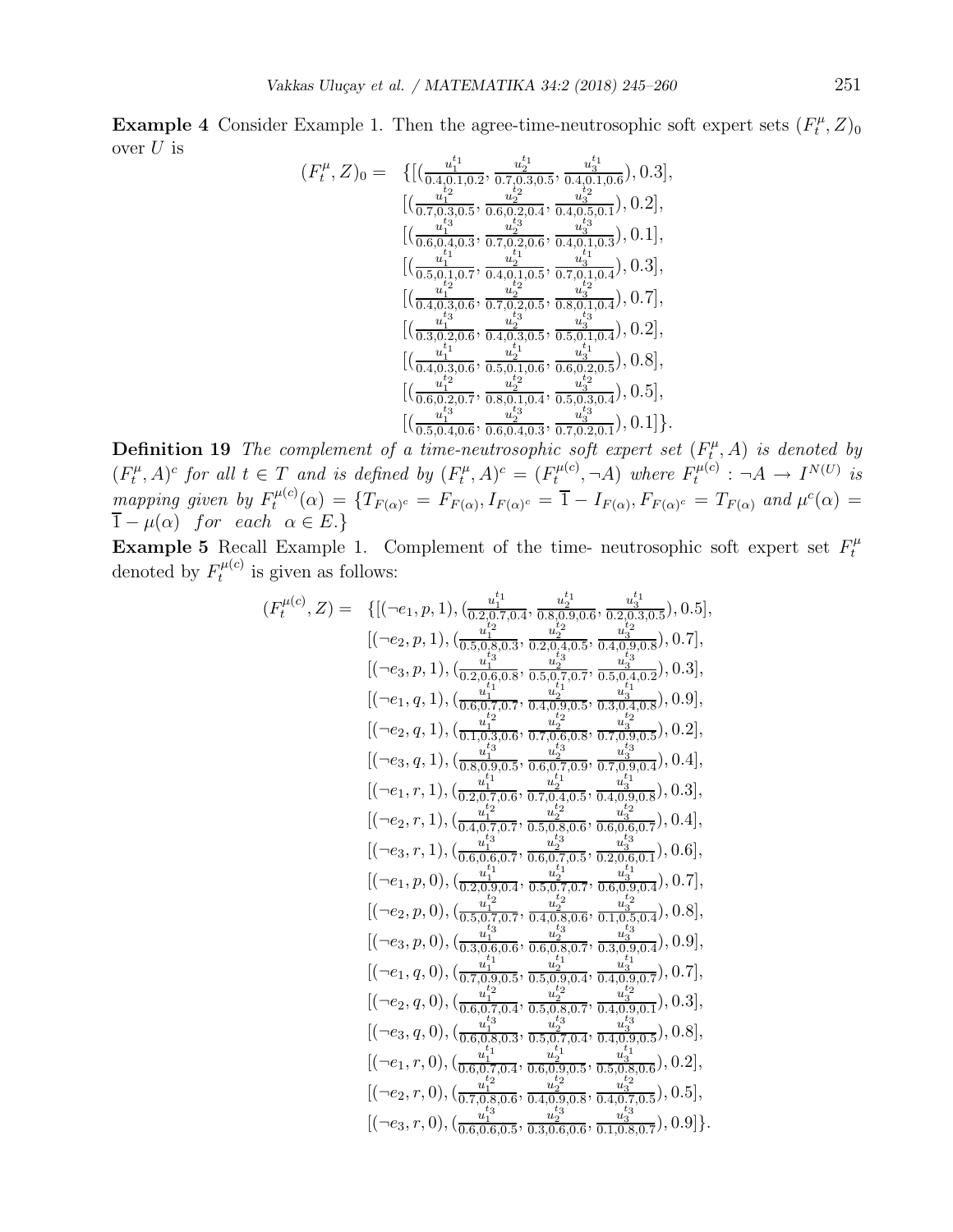(i)  $((F_t^{\mu})$  $(T_t^{\mu}, A)^c)^c = (F_t^{\mu})$  $t^{\mu}, A)$ (ii)  $((F_t^{\mu})$  $(T_t^{\mu}, A)_1)^c = (F_t^{\mu})$  $t^{\mu}, A)_0$ (iii)  $((F_t^{\mu})$  $(T_t^{\mu}, A)_0)^c = (F_t^{\mu})$  $t^{\mu}, A)_1$ 

**Proof** (i) From Definition 19 we have  $(F_t^{\mu})$  $(f_t^{\mu}, A)^c = (F_t^{\mu(c)})$  $F_t^{\mu(c)}, \neg A)$  where,  $F_t^{\mu(c)}$  $T_f^{\mu(c)}(\alpha) \,=\, T_{F(\alpha)^c} \,=\, 0$  $F_{F(\alpha)}, I_{(F(\alpha)^c)} = \overline{1} - I_{F(\alpha)}, F_{F(\alpha)^c} = T_{F(\alpha)}$  and  $\mu^c(\alpha) = \overline{1} - \mu(\alpha) \quad \forall \alpha \in E, \forall t \in T$ . Now  $((F_t^{\mu})$  $(r_t^{\mu}, A)^c$ )<sup>c</sup> = (( $F_t^{\mu(c)}$  $(t^{(\mu(c)})^c, \neg A)$  where

$$
F_t^{\mu(c)}(\alpha) = [T_{F(\alpha)^c} = F_{F(\alpha)}, I_{F(\alpha)^c} = \overline{1} - I_{F(\alpha)}, F_{F(\alpha)^c} = T_{F(\alpha)}, \mu^c(\alpha) = \overline{1} - \mu(\alpha)]^c
$$
  
\n
$$
= [T_{F(\alpha)} = F_{F(\alpha)^c}, I_{F(\alpha)} = \overline{1} - I_{F(\alpha)^c}, F_{F(\alpha)} = T_{F(\alpha)^c}, \mu(\alpha) = \overline{1} - \mu^c(\alpha)]
$$
  
\n
$$
= [T_{F(\alpha)} = F_{F(\alpha)^c}, I_{F(\alpha)} = \overline{1} - (\overline{1} - I_{F(\alpha)}), F_{F(\alpha)} = T_{F(\alpha)^c}, \mu(\alpha) = \overline{1} - (\overline{1} - \mu(\alpha))]
$$
  
\n
$$
= [T_{F(\alpha)} = F_{F(\alpha)^c}, I_{F(\alpha)} = I_{F(\alpha)}, F_{F(\alpha)} = T_{F(\alpha)^c}, \mu(\alpha) = \mu(\alpha)]
$$
  
\n
$$
= (F_t^{\mu}, A), \forall \alpha \in E, \forall t \in T.
$$

The proof of the propositions (ii)-(iii) are obvious.  $\Box$ 

**Definition 20** The union of two entities  $\{T - NSESS\}$  ( $F_t^{\mu}$ )  $f_t^{\mu}$ , A) and  $(G_t^{\eta})$  $_{t}^{\eta},B)$  over U, denoted by " $(F_t^{\mu}$  $(T_t^{\mu}, A)\tilde{\cup}(G_t^{\eta})$  $(t, B)$ " is the {T-NSESs}( $F_t^{\mu}$  $(T_t^{\mu}, A)\tilde{\cup}(G_t^{\eta})$  $(t<sup>η</sup>, B) = (H<sub>t</sub><sup>Ω</sup>, C)$ , where  $C = A \cup B$  and the truth-membership, indeterminacy-membership and falsity-membership of  $(H_t^{\Omega}, C)$  are as follows:

$$
T_{H_t^{\Omega}(e)}(m) = \begin{cases} T_{F_t^{\mu}(e)}(m), & \text{if } e \in A - B ; \\ T_{G_t^{\eta}(e)}(m), & \text{if } e \in B - A ; \\ \max(T_{F_t^{\mu}(e)}(m), T_{G_t^{\eta}(e)}(m)), & \text{if } e \in A \cap B. \end{cases}
$$
  

$$
I_{H_t^{\Omega}(e)}(m) = \begin{cases} I_{F_t^{\mu}(e)}(m), & \text{if } e \in A - B ; \\ I_{G_t^{\eta}(e)}(m), & \text{if } e \in B - A ; \\ \min(I_{F_t^{\mu}(e)}(m), I_{G_t^{\eta}(e)}(m)), & \text{if } e \in A \cap B. \end{cases}
$$
  

$$
F_{H_t^{\Omega}(e)}(m) = \begin{cases} F_{F_t^{\mu}(e)}(m), & \text{if } e \in A - B ; \\ F_{G_t^{\eta}(e)}(m), & \text{if } e \in B - A ; \\ \min(F_{F_t^{\mu}(e)}(m), F_{G_t^{\eta}(e)}(m)), & \text{if } e \in A \cap B. \end{cases}
$$

and where  $\Omega(m) = \max(\mu_{(e)}(m), \eta_{(e)}(m)).$ 

**Example 6** Suppose that  $(F_t^{\mu})$  $G_t^{\mu}$ , A) and  $(G_t^{\eta})$  $(T, B)$  are two  $\{T - NSESs\}$  over U, such that

$$
(F_t^{\mu}, A) = \{ [(e_1, p, 1), (\frac{u_1^{t_1}}{0.4, 0.3, 0.2}, \frac{u_2^{t_1}}{0.6, 0.1, 0.8}, \frac{u_3^{t_1}}{0.5, 0.7, 0.2}), 0.3],
$$
  
\n
$$
[(e_2, p, 1), (\frac{u_1^{t_1}}{0.7, 0.3, 0.6}, \frac{u_2^{t_1}}{0.5, 0.1, 0.4}, \frac{u_3^{t_1}}{0.8, 0.6, 0.3}), 0.2],
$$
  
\n
$$
[(e_2, q, 0), (\frac{u_1^{t_2}}{0.4, 0.3, 0.6}, \frac{u_2^{t_2}}{0.7, 0.2, 0.5}, \frac{u_3^{t_2}}{0.8, 0.1, 0.4}), 0.6],
$$
  
\n
$$
[(e_3, r, 1), (\frac{u_1^{t_3}}{0.7, 0.4, 0.6}, \frac{u_2^{t_3}}{0.5, 0.3, 0.6}, \frac{u_3^{t_3}}{0.1, 0.4, 0.2}), 0.5]\}.
$$
  
\n
$$
(G_t^{\eta}, B) = \{ [(e_1, p, 1), (\frac{u_1^{t_1}}{0.6, 0.5, 0.1}, \frac{u_2^{t_1}}{0.8, 0.2, 0.3}, \frac{u_3^{t_1}}{0.9, 0.2, 0.3}), 0.1],
$$
  
\n
$$
[(e_2, p, 1), (\frac{u_1^{t_1}}{0.6, 0.7, 0.1}, \frac{u_2^{t_1}}{0.8, 0.4, 0.7}, \frac{u_3^{t_1}}{0.5, 0.1, 0.7}), 0.4],
$$
  
\n
$$
[(e_3, r, 1), (\frac{u_1^{t_3}}{0.4, 0.1, 0.2}, \frac{u_2^{t_3}}{0.5, 0.4, 0.2}, \frac{u_3^{t_3}}{0.3, 0.6, 0.4}), 0.8]\}.
$$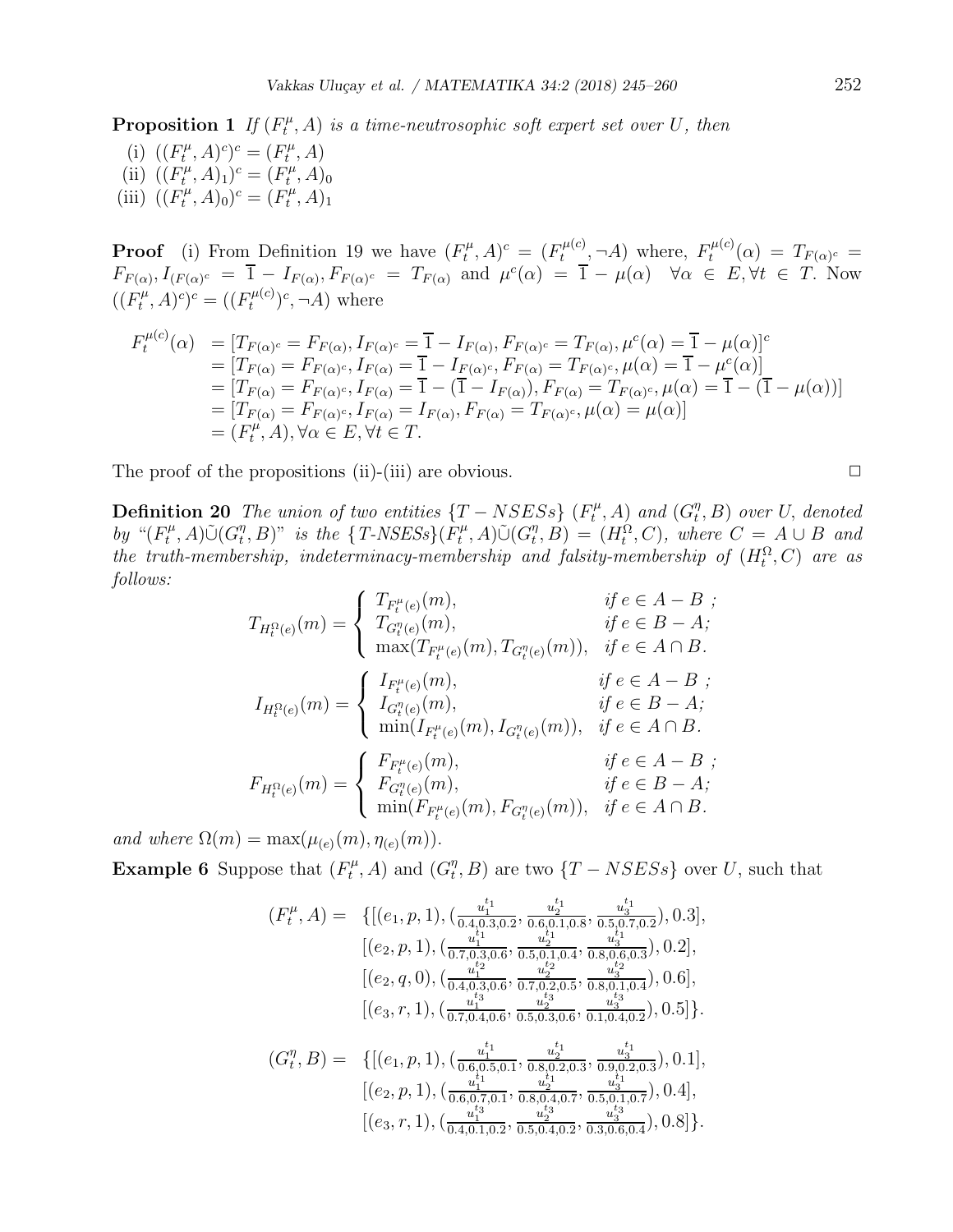Then  $(F_t^{\mu}$  $(T_t^{\mu}, A)\tilde{\cup}(G_t^{\eta})$  $t^{\eta}, B$  =  $(H_t^{\Omega}, C)$  where

$$
(H_t^{\Omega}, C) = \{[(e_1, p, 1), (\frac{u_1^{t_1}}{0.6, 0.3, 0.1}, \frac{u_2^{t_1}}{0.8, 0.1, 0.3}, \frac{u_3^{t_1}}{0.9, 0.2, 0.2}), 0.3],\\ [(e_2, p, 1), (\frac{u_1^{t_1}}{0.6, 0.3, 0.1}, \frac{u_2^{t_1}}{0.8, 0.2, 0.5}, \frac{u_3^{t_1}}{0.7, 0.1, 0.4}), 0.4],\\ [(e_2, q, 0), (\frac{u_1^{t_2}}{0.4, 0.3, 0.6}, \frac{u_2^{t_2}}{0.7, 0.2, 0.5}, \frac{u_3^{t_2}}{0.8, 0.1, 0.4}), 0.6],\\ [(e_3, r, 1), (\frac{u_1^{t_3}}{0.8, 0.1, 0.2}, \frac{u_2^{t_3}}{0.5, 0.3, 0.2}, \frac{u_3^{t_3}}{0.3, 0.4, 0.2}), 0.8]\}.
$$

Proposition 2 If  $(F_t^{\mu})$  $G_t^{\mu}, A), (G_t^{\eta})$  $_{t}^{\eta},B)$  and  $(H_{t}^{\Omega},C)$  are three  $\{T-NSESS\}$  over U, then (i)  $(F_t^{\mu}$  $(T_t^{\mu}, A)\tilde{\cup}(G_t^{\eta})$  $(T_t^{\eta}, B)\tilde{\cup}(H_t^{\Omega}, C) = (F_t^{\mu})$  $(T_t^{\mu}, A)\tilde{\cup}((G_t^{\eta})$  $_{t}^{\eta},B)\tilde{\cup}(H_{t}^{\Omega},C))$ 

(ii)  $(F_t^{\mu})$  $(\overline{F}_t^{\mu}, A)\tilde{\cup}(\overline{F}_t^{\mu})$  $(\overline{F}_t^{\mu}, A)\tilde{\subseteq}(\overline{F}_t^{\mu})$  $t^{\mu}, A$ ).

#### Proof

(i) We want to prove that

$$
(F_t^{\mu}, A)\tilde{\cup}(G_t^{\eta}, B)\tilde{\cup}(H_t^{\Omega}, C) = (F_t^{\mu}, A)\tilde{\cup}((G_t^{\eta}, B)\tilde{\cup}(H_t^{\Omega}, C))
$$

by using Definition 20. We consider the case when  $e \in A \cap B$  as other cases trivial. Then we have

$$
(F_t^{\mu}, A)\tilde{\cup}(G_t^{\eta}, B) = \{ (u^t \max(T_{F_t^{\mu}(e)}(m), T_{G_t^{\eta}(e)}(m)), \min(T_{F_t^{\mu}(e)}(m), I_{G_t^{\eta}(e)}(m)),
$$
  

$$
\min(F_{F_t^{\mu}(e)}(m), F_{G_t^{\eta}(e)}(m))), \max(\mu_{(e)}(m), \eta_{(e)}(m))u \in U \}.
$$

We also consider the case when  $e \in H$  as the other cases are trivial. Then we have

$$
(F_t^{\mu}, A)\tilde{\cup}(G_t^{\eta}, B)\tilde{\cup}(H_t^{\Omega}, C)
$$
  
\n
$$
= \{(u^t/\max(T_{F_t^{\mu}(e)}(m), T_{G_t^{\eta}(e)}(m)), \min(T_{F_t^{\mu}(e)}(m), I_{G_t^{\eta}(e)}(m)), \min(F_{F_t^{\mu}(e)}(m), F_{G_t^{\eta}(e)}(m))),
$$
  
\n
$$
\max(\mu_{(e)}(m), \eta_{(e)}(m)), (u^t/T_{H_t^{\Omega}(e)}(m), I_{H_t^{\Omega}(e)}(m), F_{H_t^{\Omega}(e)}(m), \max(\mu_{(e)}(m), \eta_{(e)}(m), \Omega_{(e)}(m))u \in U\}
$$
  
\n
$$
= \{u^t/T_{F_t^{\mu}(e)}(m), I_{F_t^{\mu}(e)}(m), F_{F_t^{\mu}(e)}(m), (u^t/\max(T_{H_t^{\Omega}(e)}(m), T_{G_t^{\eta}(e)}(m)), \min(I_{H_t^{\Omega}(e)}(m), I_{G_t^{\eta}(e)}(m)),
$$
  
\n
$$
\min(F_{H_t^{\Omega}(e)}(m), F_{G_t^{\eta}(e)}(m))), \max(\mu_{(e)}(m), \eta_{(e)}(m)), \max(\mu_{(e)}(m), \eta_{(e)}(m), \Omega_{(e)}(m))u \in U\}
$$
  
\n
$$
= (F_t^{\mu}, A)\tilde{\cup}((G_t^{\eta}, B)\tilde{\cup}(H_t^{\Omega}, C)).
$$

(ii) The proof is straightforward.  $\Box$ 

**Definition 21** The intersection of two  $\{T\text{-}NSESs\}$   $(F_t^{\mu})$  $G_t^{\mu}$ , A) and  $(G_t^{\eta})$  $\binom{\eta}{t}$ , B) over U, denoted by " $(F_t^{\mu}$  $T_t^{\mu}, A$ ) $\tilde{\cap} (G_t^{\eta})$  $(t, B)$ " is the  $\{T\text{-}NSESs\}(F_t^{\mu})$  $T^\mu_t, A$ ) $\tilde{\cap} (G^\eta_t)$  $(t<sup>η</sup>, B) = (K<sup>δ</sup><sub>t</sub>, C)$ , where  $C = A \cap B$  and the truth-membership, indeterminacy-membership and falsity-membership of  $(K_t^{\delta}, C)$  are as follows:

$$
T_{K_t^{\delta}(e)}(m) = \begin{cases} T_{F_t^{\mu}(e)}(m), & \text{if } e \in A - B ; \\ T_{G_t^{\eta}(e)}(m), & \text{if } e \in B - A; \\ \min(T_{F_t^{\mu}(e)}(m), T_{G_t^{\eta}(e)}(m)), & \text{if } e \in A \cap B. \end{cases}
$$
  

$$
I_{K_t^{\delta}(e)}(m) = \begin{cases} I_{F_t^{\mu}(e)}(m), & \text{if } e \in A - B ; \\ I_{G_t^{\eta}(e)}(m), & \text{if } e \in B - A; \\ \max(I_{F_t^{\mu}(e)}(m), I_{G_t^{\eta}(e)}(m)), & \text{if } e \in A \cap B. \end{cases}
$$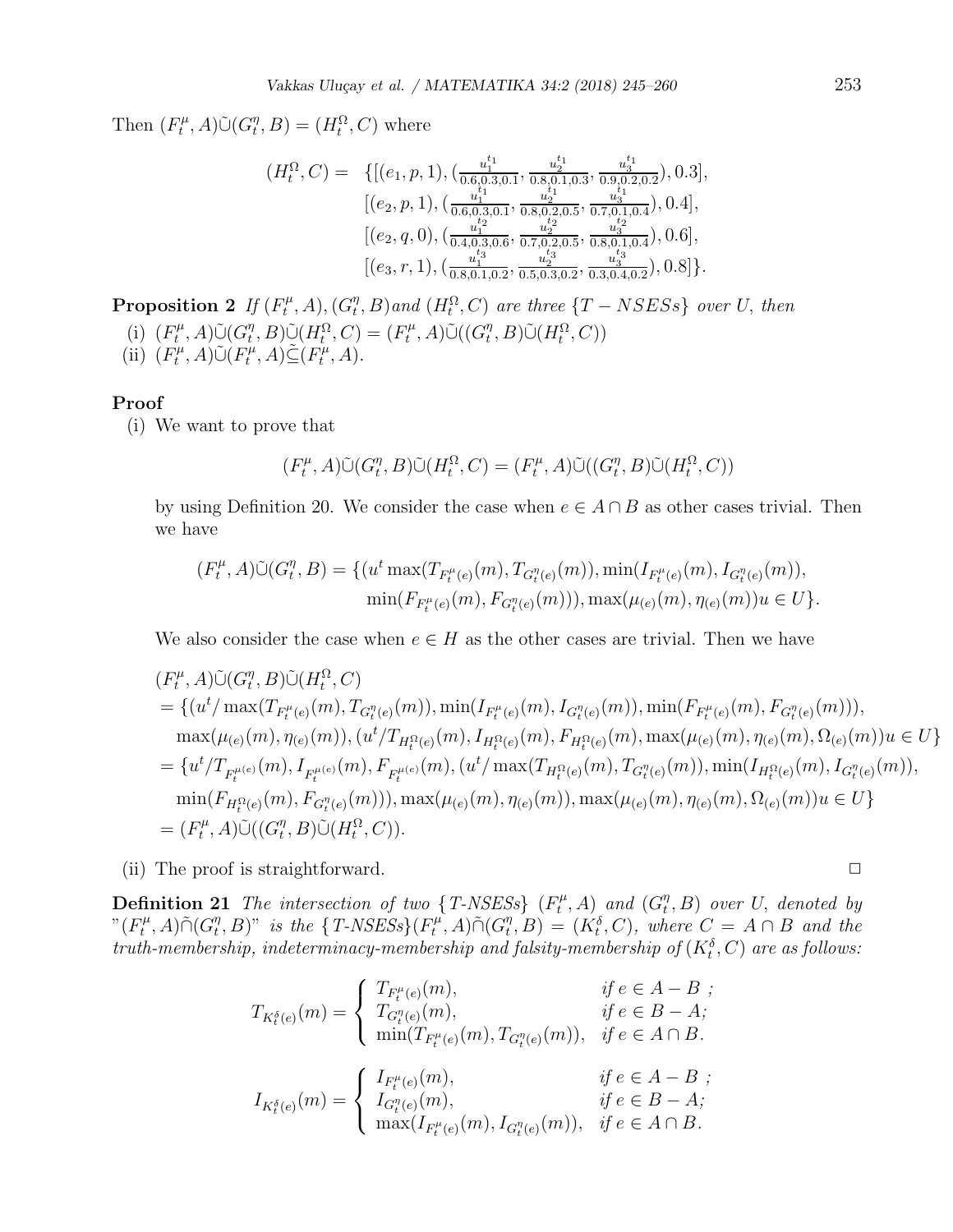Vakkas Uluçay et al. / MATEMATIKA 34:2 (2018) 245–260 254

$$
F_{K_t^{\delta}(e)}(m) = \begin{cases} F_{F_t^{\mu}(e)}(m), & \text{if } e \in A - B ;\\ F_{G_t^{\eta}(e)}(m), & \text{if } e \in B - A;\\ \max(F_{F_t^{\mu}(e)}(m), F_{G_t^{\eta}(e)}(m)), & \text{if } e \in A \cap B. \end{cases}
$$

and where  $\delta(m) = \min(\mu_{(e)}(m), \eta_{(e)}(m)).$ 

**Example 7** Suppose that  $(F_t^{\mu})$  $G_t^{\mu}$ , A) and  $(G_t^{\eta})$  $_{t}^{\eta},B)$  are two  $\{T-NSESS\}$  over U, such that

$$
(F_t^{\mu}, A) = \{ [(e_1, p, 1), (\frac{u_1^{t_1}}{0.4, 0.3, 0.2}, \frac{u_2^{t_1}}{0.6, 0.1, 0.8}, \frac{u_3^{t_1}}{0.5, 0.7, 0.2}), 0.3],\n[(e_2, q, 1), (\frac{u_1^{t_1}}{0.7, 0.3, 0.6}, \frac{u_2^{t_1}}{0.5, 0.1, 0.4}, \frac{u_3^{t_1}}{0.8, 0.6, 0.3}), 0.2],\n[(e_2, q, 0), (\frac{u_1^{t_2}}{0.4, 0.3, 0.6}, \frac{u_2^{t_2}}{0.7, 0.2, 0.5}, \frac{u_3^{t_2}}{0.8, 0.1, 0.4}), 0.6].\n(C_n, p, 1), (\frac{u_1^{t_1}}{0.4, 0.3, 0.6}, \frac{u_2^{t_1}}{0.7, 0.2, 0.5}, \frac{u_3^{t_1}}{0.8, 0.1, 0.4}), 0.1]
$$

$$
(G_t^{\eta}, B) = \{[(e_1, p, 1), (\frac{u_1^{1}}{0.6, 0.5, 0.1}, \frac{u_2^{1}}{0.8, 0.2, 0.3}, \frac{u_3^{1}}{0.9, 0.2, 0.3}), 0.1],
$$

$$
[(e_3, r, 1), (\frac{u_1^{13}}{0.4, 0.1, 0.2}, \frac{u_2^{13}}{0.5, 0.4, 0.2}, \frac{u_3^{13}}{0.3, 0.6, 0.4}), 0.8]\}.
$$

Then  $(F_t^{\mu}$  $T_t^{\mu}, A$ ) $\tilde{\cap} (G_t^{\eta})$  $t^{\eta},B)=(K_t^{\delta},C)$  where

$$
(K_t^{\delta}, C) = \{ [(e_1, p, 1), (\frac{u_1^{t_1}}{0.4, 0.3, 0.2}, \frac{u_2^{t_1}}{0.6, 0.1, 0.8}, \frac{u_3^{t_1}}{0.5, 0.2, 0.3}), 0.1] \}.
$$

Proposition 3 If  $(F_t^{\mu})$  $(T_t^{\mu}, A), (G_t^{\eta})$  $_{t}^{\eta},B)$  and  $(K_{t}^{\delta},C)$  are three  $\{T-NSESS\}$  over U, then

- (i)  $(F_t^{\mu}$  $T_t^{\mu}, A$ ) $\tilde{\cap} (G_t^{\eta})$  $(T_t^\eta, B)\tilde{\cap}(K_t^\delta, C) = (F_t^\mu)$  $T_t^{\mu}, A$ ) $\tilde{\cap}((G_t^{\eta})$  $_{t}^{\eta},B)\tilde{\cap}(K_{t}^{\delta},C))$
- (ii)  $(F_t^{\mu}$  $T_t^{\mu}, A$ ) $\tilde{\cap}(F_t^{\mu})$  $(T_t^{\mu}, A) \tilde{\subseteq} (F_t^{\mu})$  $t^{\mu}, A$ ).

#### Proof

(i) We want to prove that  $(F_t^{\mu})$  $T_t^{\mu}, A$ ) $\tilde{\cap} (G_t^{\eta})$  $(T_t^\eta, B)\tilde{\cap}(K_t^\delta, C) = (F_t^\mu)$  $T_t^\mu$ , A) $\tilde{\cap}((G_t^\eta$  $(T_t, B) \tilde{\cap} (K_t^{\delta}, C)$  by using Definition 21. We consider the case when  $e \in A \cap B$  as other cases trivial. Then we have

$$
(F_t^{\mu}, A)\tilde{\cap}(G_t^{\eta}, B) = \{ (u^t/\min(T_{F_t^{\mu}(e)}(m), T_{G_t^{\eta}(e)}(m)), \max(T_{F_t^{\mu}(e)}(m), I_{G_t^{\eta}(e)}(m)),
$$
  

$$
\max(F_{F_t^{\mu}(e)}(m), F_{G_t^{\eta}(e)}(m))), \min(\mu_{(e)}(m), \eta_{(e)}(m))u \in U \}.
$$

We also consider here the case when  $e \in K$  as the other cases are trivial. Then we have

$$
\begin{split} & (F^{\mu}_{t},A)\tilde{\cap} (G^{\eta}_{t},B)\tilde{\cap} (K^{\delta}_{t},C) \\ =& \{ (u^{t}/\min(T_{F^{\mu}_{t}(e)}(m),T_{G^{\eta}_{t}(e)}(m)),\max(I_{F^{\mu}_{t}(e)}(m),I_{G^{\eta}_{t}(e)}(m))\max(F_{F^{\mu}_{t}(e)}(m),F_{G^{\eta}_{t}(e)}(m))),\\ & \min(\mu_{(e)}(m),\eta_{(e)}(m)), (u^{t}/T_{K^{\delta}_{t}(e)}(m),I_{K^{\delta}_{t}(e)}(m),F_{K^{\delta}_{t}(e)}(m),\min(\mu_{(e)}(m),\eta_{(e)}(m),\delta_{(e)}(m))u\in U\} \\ =& \{ u^{t}/T_{F^{\mu}_{t}(e)}(m),I_{F^{\mu}_{t}(e)}(m),F_{F^{\mu}_{t}(e)}(m), (u^{t}/\max(T_{K^{\delta}_{t}(e)}(m),T_{G^{\eta}_{t}(e)}(m)),\max(I_{K^{\delta}_{t}(e)}(m),I_{G^{\eta}_{t}(e)}(m)),\\ & \max(F_{K^{\delta}_{t}(e)}(m),F_{G^{\eta}_{t}(e)}(m))), \min(\mu_{(e)}(m),\eta_{(e)}(m)),\min(\mu_{(e)}(m),\eta_{(e)}(m),\delta_{(e)}(m))u\in U\} \\ =& (F^{\mu}_{t},A)\tilde{\cap}((G^{\eta}_{t},B)\tilde{\cap}(K^{\delta}_{t},C)). \end{split}
$$

(ii) The proof is straightforward.  $\Box$ 

Proposition 4 If  $(F_t^{\mu})$  $G_t^{\mu}, A), (G_t^{\eta})$  $_{t}^{\eta},B)$  and  $(K_{t}^{\delta},C)$  are three  $\{T-NSESS\}$  over U, then (i)  $(F_t^{\mu}$  $(T_t^{\mu}, A)\tilde{\cup}(G_t^{\eta})$  $(T_t^\eta, B)\tilde{\cap}(K_t^\delta, C) = ((F_t^\mu)$  $(\mathcal{H}^{\mu}_t, A) \tilde{\cap} (K^{\delta}_t, C)) \tilde{\cup} ((G^{\eta}_t)$  $_{t}^{\eta},B)\tilde{\cap}(K_{t}^{\delta},C)).$ 

(ii)  $(F_t^{\mu}$  $T_t^{\mu}, A$ ) $\tilde{\cap} (G_t^{\eta})$  $(T_t^{\eta}, B)\tilde{\cup}(K_t^{\delta}, C) = ((F_t^{\mu})$  $(\mathcal{C}^\eta_t, A) \tilde{\cup} (K^{\delta}_t, C)) \tilde{\cap} ((G^\eta_t)$  $_{t}^{\eta},B)\tilde{\cup}(K_{t}^{\delta},C)).$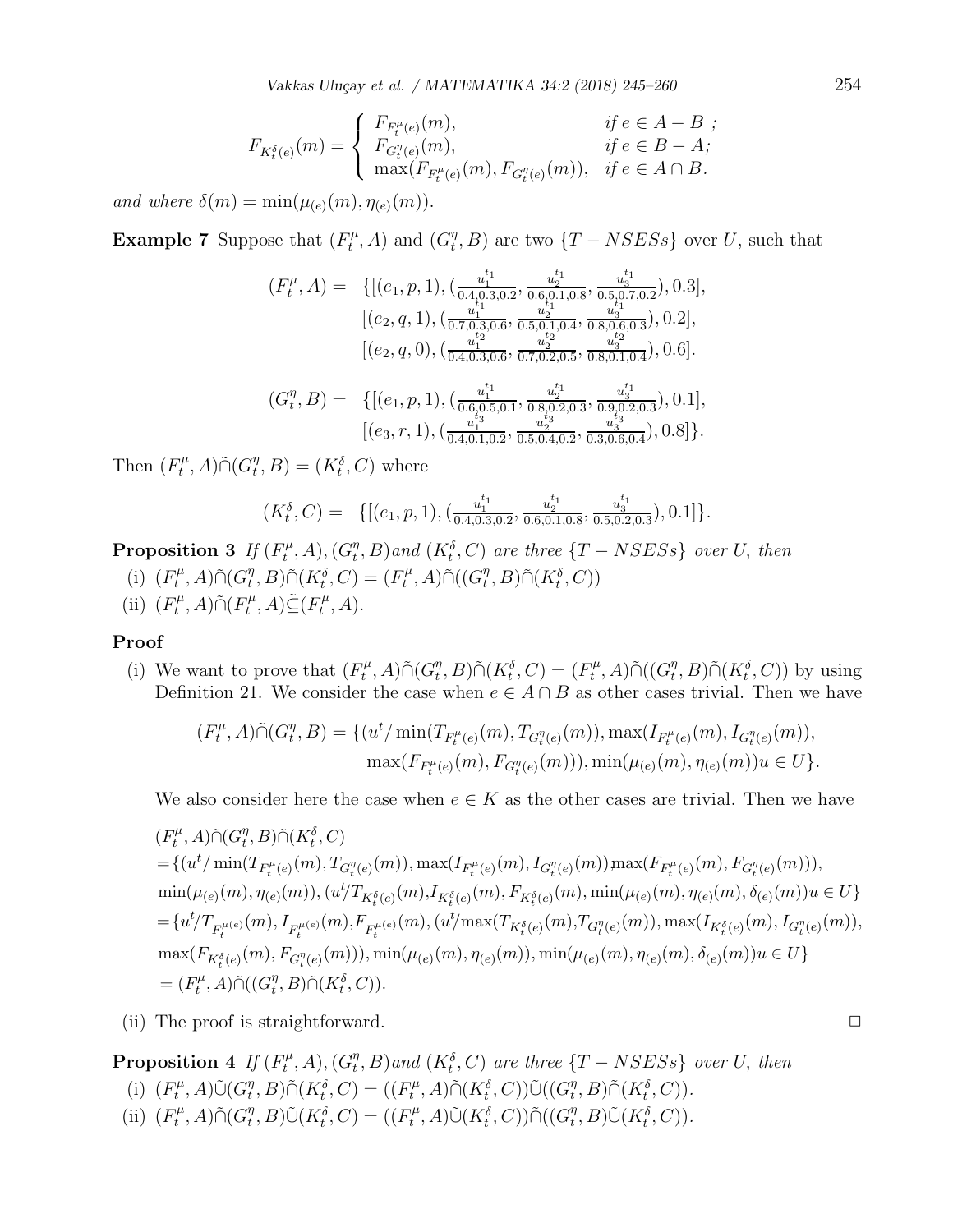**Proof** The proofs can be easily obtained from relative definitions.

Definition 22 If  $(F_t^{\mu})$  $f_t^{\mu}$ , A) and  $(G_t^{\eta})$  $(t, t<sup>n</sup>, B)$  are two { T-NSESs} over U, then "( $F_t^{\mu}$ )  $H_t^{\mu}$ , A) AND  $(G_t^{\eta})$  $_{t}^{\eta },B)^{\, \eta }$ denoted by  $(F_t^{\mu})$  $(T_t^{\mu}, A) \wedge (G_t^{\eta})$  $_{t}^{\eta},B)$  is denoted by

$$
(F_t^{\mu}, A) \wedge (G_t^{\eta}, B) = (H_t^{\Omega}, A \times B)
$$

such that  $H_t^{\Omega}(\alpha, \beta) = F_t^{\mu}$  $G_t^{\mu}(\alpha) \cap G_t^{\eta}$  $t^{\eta}_t(\beta)$  and the truth-membership, indeterminacy-membership and  $\textit{falsity-membership of } (H_t^{\Omega}, A \times B)$  are as follows:

> $T_{H_t^{\Omega}(\alpha,\beta)}(m) = \min(T_{F_t^{\mu}(\alpha)}(m), T_{G_t^{\eta}(\beta)}(m)),$  $I_{H_t^{\Omega}(\alpha,\beta)}(m) = \max(I_{F_t^{\mu}(\alpha)}(m), I_{G_t^{\eta}(\beta)}(m)),$  $F_{H_t^{\Omega}(\alpha,\beta)}(m) = \max(F_{F_t^{\mu}(\alpha)}(m), F_{G_t^{\eta}(\beta)}(m)),$

and  $\Omega(m) = \min(\mu_{(e)}(m), \eta_{(e)}(m)), \forall \alpha \in A, \forall \beta \in B, \text{ for all } t \in T.$ 

**Example 8** Suppose that  $(F_t^{\mu})$  $G_t^{\mu}$ , A) and  $(G_t^{\eta})$  $_{t}^{\eta},B)$  are two  $\{T-NSESS\}$  over U, such that

$$
(F_t^{\mu}, A) = \{[(e_1, p, 1), (\frac{u_1^{t_1}}{0.2, 0.3, 0.5}, \frac{u_2^{t_1}}{0.4, 0.1, 0.2}, \frac{u_3^{t_1}}{0.6, 0.3, 0.7}), 0.4],
$$

$$
[(e_3, r, 0), (\frac{u_1^{t_1}}{0.5, 0.2, 0.1}, \frac{u_2^{t_1}}{0.6, 0.3, 0.7}, \frac{u_3^{t_1}}{0.2, 0.1, 0.8}), 0.3]\}.
$$

$$
(G_t^{\eta}, B) = \{[(e_1, p, 1), (\frac{u_1^{t_1}}{0.3, 0.2, 0.6}, \frac{u_2^{t_1}}{0.6, 0.3, 0.2}, \frac{u_3^{t_1}}{0.8, 0.1, 0.2}), 0.5],
$$

$$
[(e_2, q, 0), (\frac{u_1^{t_1}}{0.1, 0.3, 0.5}, \frac{u_2^{t_1}}{0.7, 0.1, 0.6}, \frac{u_3^{t_1}}{0.4, 0.3, 0.6}), 0.6]\}.
$$

Then  $(F_t^{\mu}$  $G_t^{\mu}, A) \wedge (G_t^{\eta})$  $t^{\eta}, B$  =  $(H_t^{\Omega}, A \times B)$  where

$$
(H_t^{\Omega}, A \times B) = \{[(e_1, p, 1), (e_1, p, 1), (\frac{u_1^{t_1}}{0.2, 0.2, 0.6}, \frac{u_2^{t_1}}{0.4, 0.1, 0.2}, \frac{u_3^{t_1}}{0.6, 0.1, 0.7}), 0.4],
$$
  

$$
[(e_1, p, 1), (e_2, q, 0), (\frac{u_1^{t_1}}{0.1, 0.3, 0.5}, \frac{u_2^{t_1}}{0.4, 0.1, 0.6}, \frac{u_3^{t_1}}{0.4, 0.3, 0.7}), 0.4],
$$
  

$$
[(e_3, r, 0), (e_1, p, 1), (\frac{u_1^{t_2}}{0.3, 0.2, 0.6}, \frac{u_2^{t_2}}{0.6, 0.3, 0.7}, \frac{u_3^{t_2}}{0.2, 0.1, 0.8}), 0.3],
$$
  

$$
[(e_3, r, 0), (e_2, q, 0), (\frac{u_1^{t_3}}{0.1, 0.2, 0.5}, \frac{u_2^{t_3}}{0.6, 0.1, 0.7}, \frac{u_3^{t_3}}{0.2, 0.1, 0.8}), 0.3]\}.
$$

Definition 23 If  $(F_t^{\mu})$  $f_t^{\mu}$ , A) and  $(G_t^{\eta})$  $(t, t^{n}, B)$  are two {T-NSESs} over U, then "( $F_t^{\mu}$ )  $G_t^{\mu}$ , A) OR  $(G_t^{\eta})$  $_{t}^{\eta},B)$ " denoted by  $(F_t^{\mu})$  $(T_t^{\mu}, A) \vee (G_t^{\eta})$  $_{t}^{\eta},B)$  is denoted by

$$
(F_t^{\mu}, A) \vee (G_t^{\eta}, B) = (K_t^{\delta}, A \times B)
$$

such that  $K_t^{\delta}(\alpha, \beta) = F_t^{\mu}$  $G_t^{\mu}(\alpha) \cup G_t^{\eta}$  $t^{\eta}(\beta)$  and the truth-membership, indeterminacy-membership and falsity-membership of  $(K_t^{\delta}, A \times B)$  are as follows:

$$
T_{K_t^{\delta}(\alpha,\beta)}(m) = \max(T_{F_t^{\mu}(\alpha)}(m), T_{G_t^{\eta}(\beta)}(m)),
$$
  
\n
$$
I_{K_t^{\delta}(\alpha,\beta)}(m) = \min(I_{F_t^{\mu}(\alpha)}(m), I_{G_t^{\eta}(\beta)}(m)),
$$
  
\n
$$
F_{K_t^{\delta}(\alpha,\beta)}(m) = \min(F_{F_t^{\mu}(\alpha)}(m), F_{G_t^{\eta}(\beta)}(m)),
$$
  
\nand  $\delta(m) = \max(\mu_{(e)}(m), \eta_{(e)}(m)), \forall \alpha \in A, \forall \beta \in B, for all t \in T.$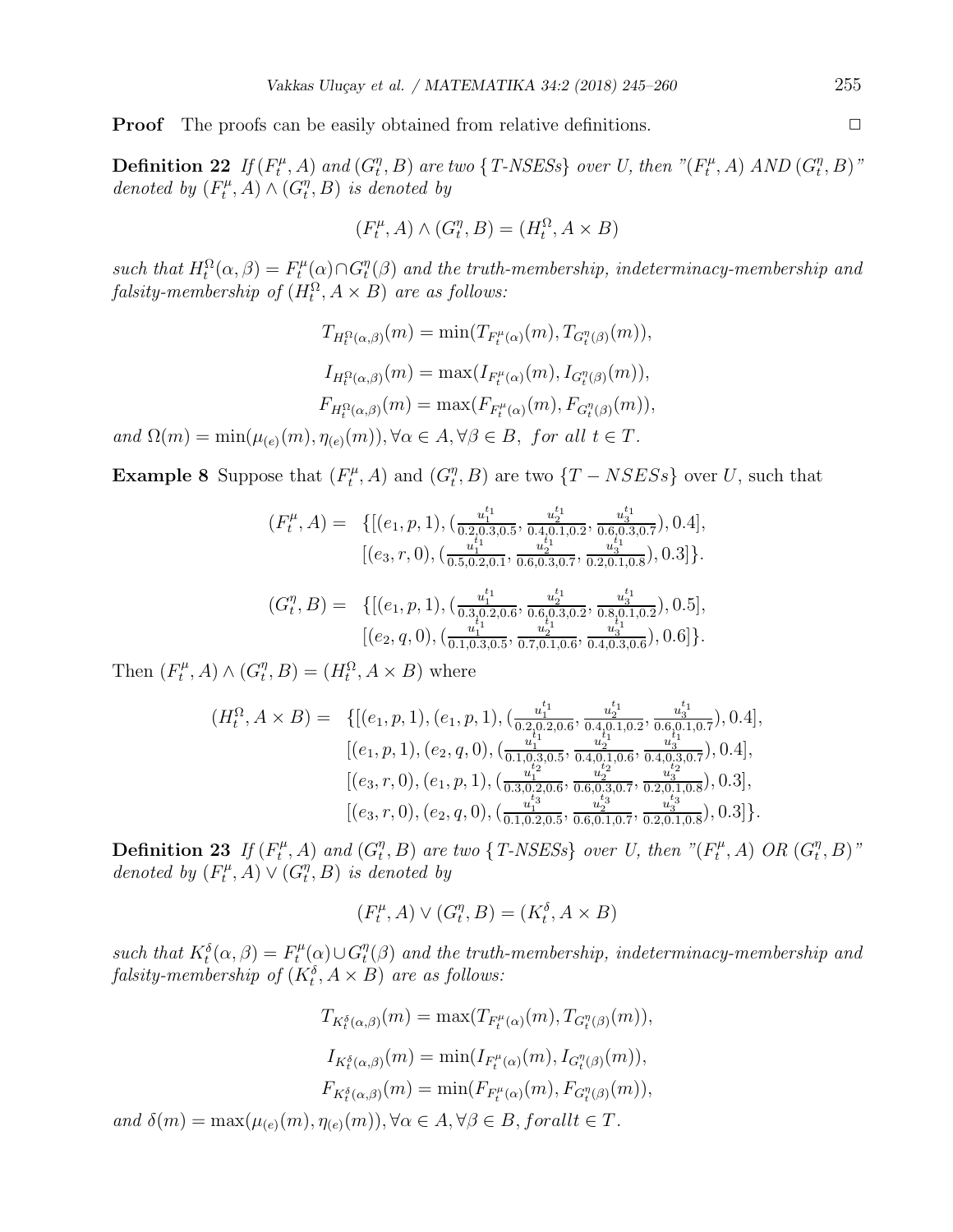**Example 9** Suppose that  $(F_t^{\mu})$  $G_t^{\mu}$ , A) and  $(G_t^{\eta})$  $(T, B)$  are two  $\{T - NSESs\}$  over U, such that

$$
(F_t^{\mu}, A) = \{[(e_1, p, 1), (\frac{u_1^{t_1}}{0.2, 0.3, 0.5}, \frac{u_2^{t_1}}{0.4, 0.1, 0.2}, \frac{u_3^{t_1}}{0.6, 0.3, 0.7}), 0.4],\\ [(e_3, r, 0), (\frac{u_1^{t_1}}{0.5, 0.2, 0.1}, \frac{u_2^{t_1}}{0.6, 0.3, 0.7}, \frac{u_3^{t_1}}{0.2, 0.1, 0.8}), 0.3]\}.
$$
  

$$
(G_t^{\eta}, B) = \{[(e_1, p, 1), (\frac{u_1^{t_1}}{0.3, 0.2, 0.6}, \frac{u_2^{t_1}}{0.6, 0.3, 0.2}, \frac{u_3^{t_1}}{0.8, 0.1, 0.2}), 0.5],\\ [(e_2, q, 0), (\frac{u_1^{t_1}}{0.1, 0.3, 0.5}, \frac{u_2^{t_1}}{0.7, 0.1, 0.6}, \frac{u_3^{t_1}}{0.4, 0.3, 0.6}), 0.6]\}.
$$

Then  $(F_t^{\mu}$  $(T_t^{\mu}, A) \vee (G_t^{\eta})$  $t^{\eta}, B$  =  $(K_t^{\delta}, A \times B)$  where

$$
(K_t^{\delta}, A \times B) = \{[(e_1, p, 1), (e_1, p, 1), (\frac{u_1^{t_1}}{0.3, 0.2, 0.5}, \frac{u_2^{t_1}}{0.6, 0.1, 0.2}, \frac{u_3^{t_1}}{0.8, 0.1, 0.2}), 0.5],
$$
  

$$
[(e_1, p, 1), (e_2, q, 0), (\frac{u_1^{t_1}}{0.2, 0.3, 0.5}, \frac{u_2^{t_1}}{0.7, 0.1, 0.2}, \frac{u_3^{t_1}}{0.6, 0.3, 0.6}), 0.6],
$$
  

$$
[(e_3, r, 0), (e_1, p, 1), (\frac{u_1^{t_2}}{0.5, 0.2, 0.1}, \frac{u_2^{t_2}}{0.7, 0.3, 0.6}, \frac{u_3^{t_2}}{0.8, 0.1, 0.2}), 0.5],
$$
  

$$
[(e_3, r, 0), (e_2, q, 0), (\frac{u_1^{t_3}}{0.5, 0.2, 0.1}, \frac{u_2^{t_3}}{0.7, 0.1, 0.6}, \frac{u_3^{t_3}}{0.4, 0.1, 0.6}), 0.6]\}.
$$

Proposition 5 If  $(F_t^{\mu})$  $f_t^{\mu}$ , A) and  $(G_t^{\eta})$  $_{t}^{\eta},B)$  are time- neutrosophic soft expert sets over U. Then

- (i)  $((F_t^{\mu})$  $G_t^{\mu}, A) \wedge (G_t^{\eta})$  $(T_t^{\eta}, B))^c = (F_t^{\mu})$  $(T_t^{\mu}, A)^c \vee (G_t^{\eta})$  $_{t}^{\eta},B)^{c}.$
- (ii)  $((F_t^{\mu})$  $G_t^{\mu}, A) \vee (G_t^{\eta})$  $(T_t^{\eta}, B))^c = (F_t^{\mu})$  $(G_t^{\eta}, A)^c \wedge (G_t^{\eta})$  $_{t}^{\eta},B)^{c}.$

**Proof** The proofs can be easily obtained from relative definitions.

## 4 An Application of Time-Neutrosophic Soft Expert Set

In this section, we present an application of time-neutrosophic soft expert set theory in a decision-making problem which demonstrates that this method can be successfully applied to problems of many fields that contain uncertainty. We suggest the following algorithm to solve time-neutrosophic soft expert based decision making problems.

Suppose you want to get workplace worker. Five alternatives are as follows:

 $U = \{u_1, u_2, u_3, u_4, u_5\}$ , suppose there are four parameters  $E = \{e_1, e_2, e_3, e_4\}$  where the parameters  $e_i(i = 1, 2, 3, 4)$  stand for "education," "age," "capability" and "experience" respectively and  $T = \{t_1, t_2, t_3\}$  be set of time. Let  $X = \{p,q,r\}$  be a set of experts. From those findings we can find the most suitable choice for the decision. After a serious discussion, the experts construct the following time-nuetrosophic soft expert set  $(F_t^{\mu})$  $t^{\mu}_{t}$ , Z) given in the next page.

In Tables 1 and 2 we present the agree-time neutrosophic soft expert set and disagreeneutrosophic soft expert set. Now to determine the best choices, we first mark the highest numerical degree underline in each row in agree-time-neutrosophic soft expert set and disagreetime-neutrosophic soft expert set excluding the last column which is the degree of such belongingness of an expert against of parameters. Then we calculate the score of each of such expert in agree-time-neutrosophic soft expert set and disagree-time-neutrosophic soft expert set by taking the sum of the products of these numerical degrees with the corresponding values of  $\lambda$ . Then we calculate the final score by subtracting the score of expert in the agree-timeneutrosophic soft expert set from the scores of expert in disagree-time-neutrosophic soft expert set. The expert with the highest score is the desired expert.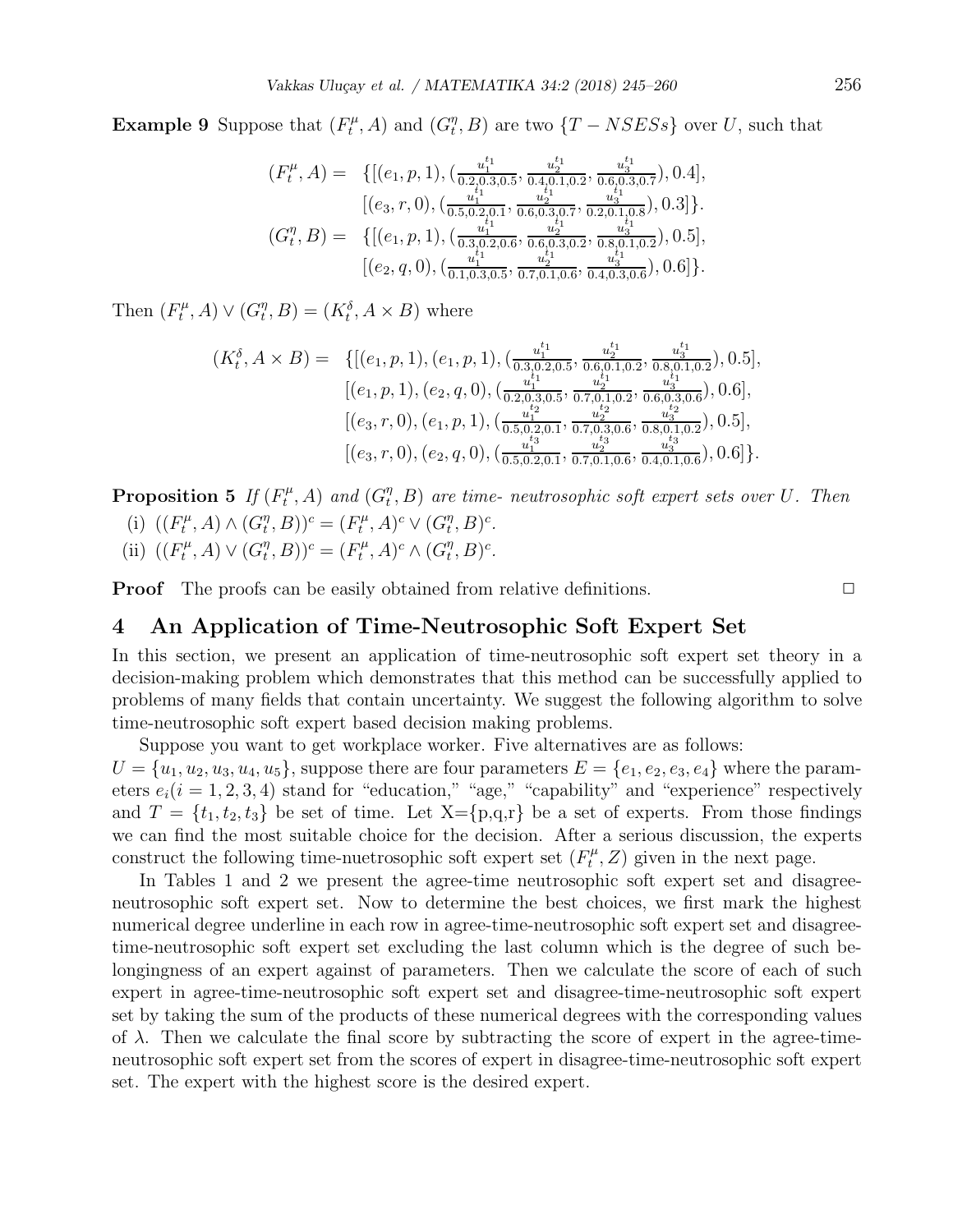$$
(F_t^{\mu},Z) = \{[(e_1, p, 1), (\frac{u_1^{\mu_1}}{0.3,0,1,0.4}, \frac{u_2^{\mu_1}}{0.2,0.6}, \frac{u_3^{\mu_2}}{0.4,0,2,0.5}, \frac{u_4^{\mu_1}}{0.4,0,2,0.5}, \frac{u_4^{\mu_1}}{0.4,0,2,0.5}, \frac{u_4^{\mu_2}}{0.4,0,2,0.5}, \frac{u_4^{\mu_2}}{0.4,0,2,0.5}, \frac{u_4^{\mu_2}}{0.4,0,2,0.5}, \frac{u_4^{\mu_2}}{0.4,0,2,0.5}, \frac{u_4^{\mu_2}}{0.4,0,2,0.5}, \frac{u_4^{\mu_2}}{0.4,0,2,0.5}, \frac{u_4^{\mu_2}}{0.4,0,2,0.5}, \frac{u_4^{\mu_2}}{0.4,0,2,0.5}, \frac{u_4^{\mu_2}}{0.4,0,2,0.5}, \frac{u_4^{\mu_2}}{0.4,0,2,0.5}, \frac{u_4^{\mu_2}}{0.4,0,2,0.5}, \frac{u_4^{\mu_2}}{0.4,0,2,0.5}, \frac{u_4^{\mu_2}}{0.4,0,2,0.5}, \frac{u_4^{\mu_2}}{0.4,0,2,0.5}, \frac{u_4^{\mu_2}}{0.4,0,2,0.5}, \frac{u_4^{\mu_2}}{0.4,0,2,0.5}, \frac{u_4^{\mu_2}}{0.4,0,2,0.5}, \frac{u_4^{\mu_2}}{0.4,0,2,0.5}, \frac{u_4^{\mu_2}}{0.4,0,2,0.5}, \frac{u_4^{\mu_2}}{0.4,0,2,0.5}, \frac{u_4^{\mu_2}}{0.4,0,2,0.5}, \frac{u_4^{\mu_2}}{0.4,0,2,0.5}, \frac{u_4^{\mu_2}}{0.4,0,2,0.5}, \frac{u_4^{\mu_2}}{0.4,0,2,0.5}, \frac{u_4^{\mu_2}}{0.4,
$$

The following algorithm may be followed by you want to get workplace worker.

Now calculate the score of  $u_i$  by using the data in Table 3:

Score  $(u_1)=0$ Score  $(u_2) = (0.8 * 0.7) + (0.7 * 0.4) + (0.6 * 0.2) + (0.7 * 0.5) + (0.6 * 0.5) + (0.6 * 0.3) = 1.79$ Score  $(u_3)=0$ Score  $(u_4) = (0.7 * 0.8) + (0.8 * 0.3) + (0.9 * 0.6) + (0.8 * 0.4) = 1.66$ Score  $(u_5) = (0.7 * 0.6) + (0.7 * 0.6) = 0.84$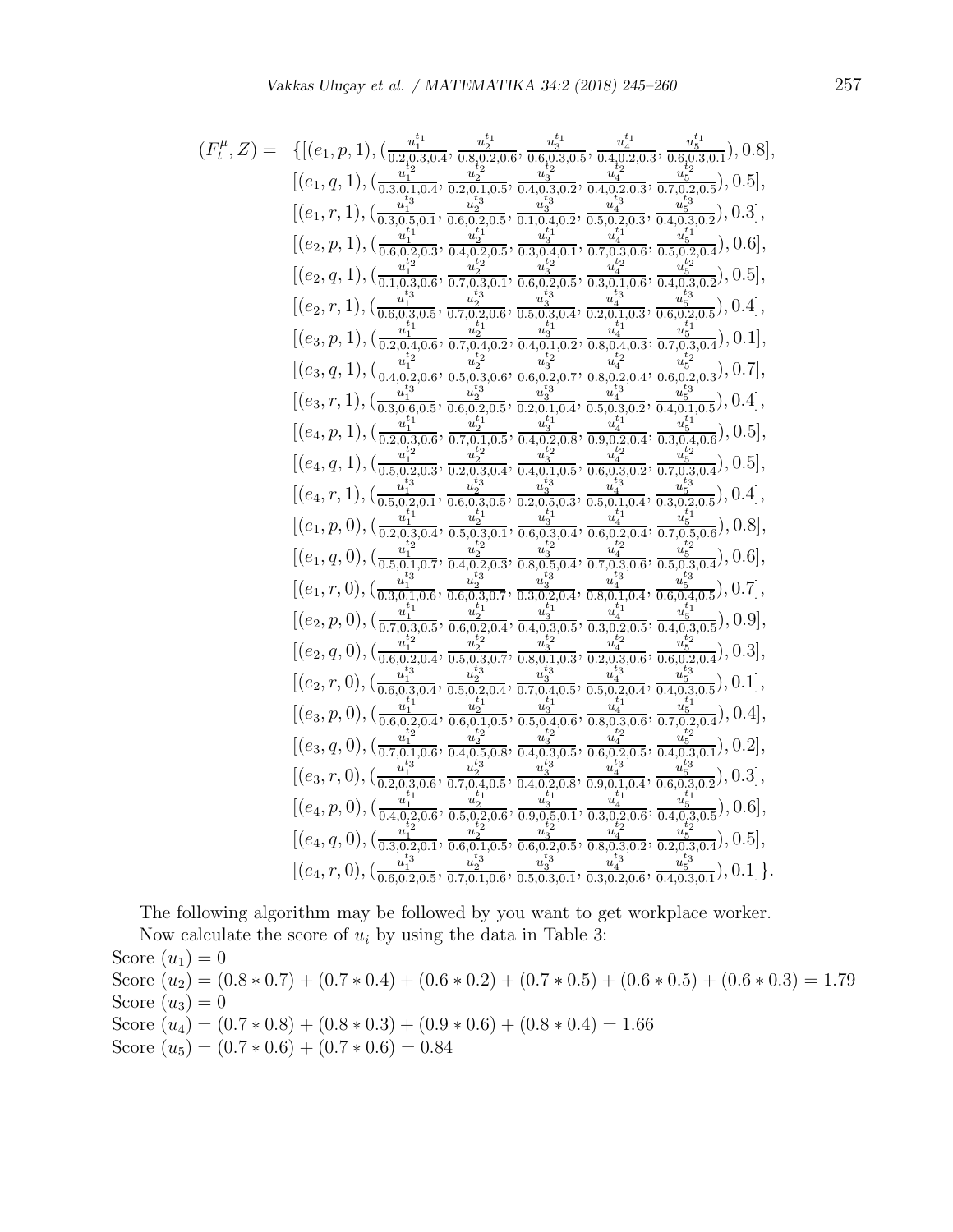| II        | $u_1$         | u <sub>2</sub>           | $u_3$         | $u_4$         | $u_{5}$       | $\lambda$ |
|-----------|---------------|--------------------------|---------------|---------------|---------------|-----------|
| $(e_1,p)$ | 0.2, 0.3, 0.4 | 0.8, 0.2, 0.6            | 0.6, 0.3, 0.5 | 0.4, 0.2, 0.3 | 0.6, 0.3, 0.1 | 0.8       |
| $(e_2,p)$ | 0.3, 0.1, 0.4 | $\overline{0.2,0.1,0.5}$ | 0.4, 0.3, 0.2 | 0.4, 0.3, 0.2 | 0.7, 0.2, 0.5 | 0.5       |
| $(e_3,p)$ | 0.3, 0.5, 0.1 | 0.6, 0.2, 0.5            | 0.1, 0.4, 0.2 | 0.5, 0.2, 0.3 | 0.4, 0.3, 0.2 | 0.3       |
| $(e_4,p)$ | 0.6, 0.2, 0.3 | 0.4, 0.2, 0.5            | 0.3, 0.4, 0.1 | 0.7, 0.3, 0.6 | 0.5, 0.2, 0.4 | 0.6       |
| $(e_1,q)$ | 0.1, 0.3, 0.6 | 0.7, 0.3, 0.1            | 0.6, 0.2, 0.5 | 0.3, 0.1, 0.6 | 0.4, 0.3, 0.2 | 0.5       |
| $(e_2,q)$ | 0.6, 0.3, 0.5 | 0.7, 0.2, 0.6            | 0.5, 0.3, 0.4 | 0.2, 0.1, 0.3 | 0.6, 0.2, 0.5 | 0.4       |
| $(e_3,q)$ | 0.2, 0.4, 0.6 | 0.7, 0.4, 0.2            | 0.4, 0.1, 0.2 | 0.8, 0.4, 0.3 | 0.7, 0.3, 0.4 | 0.1       |
| $(e_4,q)$ | 0.4, 0.2, 0.6 | 0.5, 0.3, 0.6            | 0.6, 0.2, 0.7 | 0.8, 0.2, 0.4 | 0.6, 0.2, 0.3 | 0.7       |
| $(e_1,r)$ | 0.3, 0.6, 0.5 | 0.6, 0.2, 0.5            | 0.2, 0.1, 0.4 | 0.5, 0.3, 0.2 | 0.4, 0.1, 0.5 | 0.4       |
| $(e_2,r)$ | 0.2, 0.3, 0.6 | 0.2, 0.3, 0.4            | 0.4, 0.2, 0.8 | 0.2, 0.5, 0.3 | 0.3, 0.4, 0.6 | 0.5       |
| $(e_3,r)$ | 0.5, 0.2, 0.3 | 0.6, 0.3, 0.5            | 0.4, 0.1, 0.5 | 0.6, 0.3, 0.2 | 0.7, 0.3, 0.4 | 0.5       |
| $(e_4,r)$ | 0.5, 0.2, 0.1 | 0.5, 0.3, 0.1            | 0.2, 0.5, 0.3 | 0.5, 0.1, 0.4 | 0.3, 0.2, 0.5 | 0.1       |

Table 1: Agree-time-neutrosophic Soft Expert Set

Table 2: Disagree-time-neutrosophic Soft Expert Set

| U         | $u_1$         | u <sub>2</sub>              | $u_3$                       | $u_4$                      | $u_{5}$       | $\lambda$ |
|-----------|---------------|-----------------------------|-----------------------------|----------------------------|---------------|-----------|
| $(e_1,p)$ | 0.2, 0.3, 0.4 | 0.8, 0.2, 0.6               | 0.6, 0.3, 0.5               | 0.4, 0.2, 0.3              | 0.6, 0.3, 0.1 | 0.8       |
| $(e_2,p)$ | 0.3, 0.1, 0.4 | 0.2, 0.1, 0.5               | $\overline{0.4, 0.3}$ , 0.2 | $\overline{0.4}, 0.3, 0.2$ | 0.7, 0.2, 0.5 | 0.5       |
| $(e_3,p)$ | 0.3, 0.5, 0.1 | 0.6, 0.2, 0.5               | 0.1, 0.4, 0.2               | 0.5, 0.2, 0.3              | 0.4, 0.3, 0.2 | 0.3       |
| $(e_4,p)$ | 0.6, 0.2, 0.3 | 0.4, 0.2, 0.5               | 0.3, 0.4, 0.1               | 0.7, 0.3, 0.6              | 0.5, 0.2, 0.4 | 0.6       |
| $(e_1,q)$ | 0.1, 0.3, 0.6 | 0.7, 0.3, 0.1               | 0.6, 0.2, 0.5               | 0.3, 0.1, 0.6              | 0.4, 0.3, 0.2 | 0.5       |
| $(e_2,q)$ | 0.6, 0.3, 0.5 | 0.7, 0.2, 0.6               | 0.5, 0.3, 0.4               | 0.2, 0.1, 0.3              | 0.6, 0.2, 0.5 | 0.4       |
| $(e_3,q)$ | 0.2, 0.4, 0.6 | 0.7, 0.4, 0.2               | 0.4, 0.1, 0.2               | 0.8, 0.4, 0.3              | 0.7, 0.3, 0.4 | 0.1       |
| $(e_4,q)$ | 0.4, 0.2, 0.6 | 0.5, 0.3, 0.6               | 0.6, 0.2, 0.7               | 0.8, 0.2, 0.4              | 0.6, 0.2, 0.3 | 0.7       |
| $(e_1,r)$ | 0.3, 0.6, 0.5 | $\overline{0.6}$ , 0.2, 0.5 | 0.2, 0.1, 0.4               | 0.5, 0.3, 0.2              | 0.4, 0.1, 0.5 | 0.4       |
| $(e_2,r)$ | 0.2, 0.3, 0.6 | 0.2, 0.3, 0.4               | 0.4, 0.2, 0.8               | 0.2, 0.5, 0.3              | 0.3, 0.4, 0.6 | 0.5       |
| $(e_3,r)$ | 0.5, 0.2, 0.3 | 0.6, 0.3, 0.5               | 0.4, 0.1, 0.5               | 0.6, 0.3, 0.2              | 0.7, 0.3, 0.4 | 0.5       |
| $(e_4,r)$ | 0.5, 0.2, 0.1 | 0.5, 0.3, 0.1               | 0.2, 0.5, 0.3               | 0.5, 0.1, 0.4              | 0.3, 0.2, 0.5 | 0.1       |

Now calculate the score of  $u_i$  by using the data in Table 4:

Score  $(u_1) = (0.7 * 0.8) + (0.7 * 0.3) = 0.77$ Score  $(u_2) = (0.7 * 0.1) = 0.07$ Score  $(u_3) = (0.9 * 0.6) + (0.8 * 0.7) + (0.8 * 0.4) + (0.7 * 0.2) = 1.56$ Score  $(u_4) = (0.8 * 0.5) + (0.8 * 0.5) + (0.8 * 0.6) + (0.9 * 0.3) = 1.55$ Score  $(u_5) = (0.7 * 0.9) = 0.63$ . The final score of  $u_i$  is as follows: Score  $(u_1) = 0 - 0.77 = -0.77$ , Score  $(u_2) = 1.79 - 0.07 = 1.72$ , Score  $(u_3) = 0 - 1.56 = -1.56$ , Score  $(u_4) = 1.66 - 1.55 = 0.11$ , Score  $(u_5) = 0.84 - 0.63 = 0.21$ .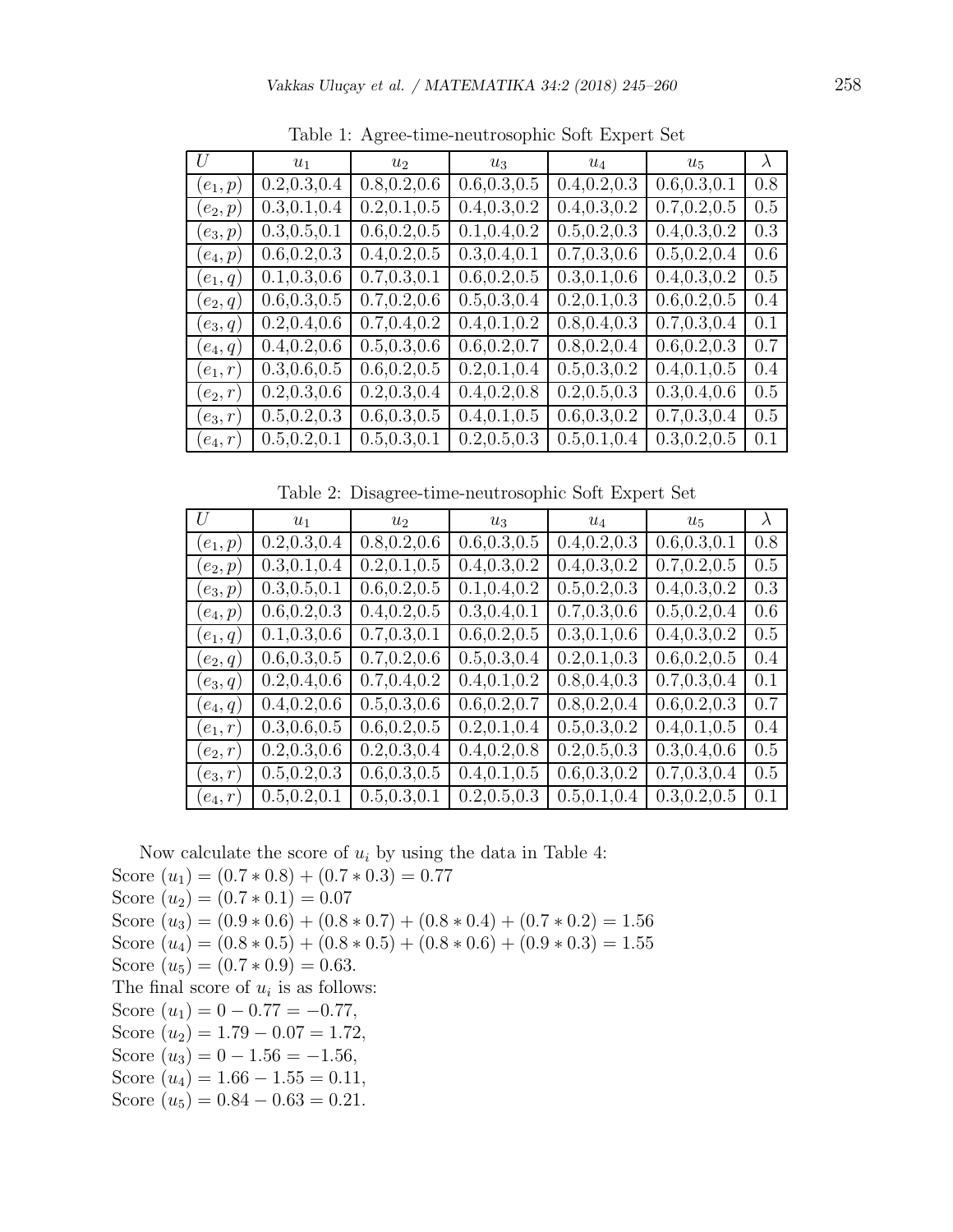| $\boldsymbol{R}$ | $u_i$              | Highest numerical degree | $\lambda$ |
|------------------|--------------------|--------------------------|-----------|
| $(e_1,p)$        | $u_2$              | 0.8                      | 0.8       |
| $(e_2,p)$        | $\boldsymbol{u}_4$ | 0.7                      | 0.5       |
| $(e_3,p)$        | $u_4$              | 0.8                      | 0.3       |
| $(e_4,p)$        | $\boldsymbol{u}_4$ | 0.9                      | 0.6       |
| $(e_1,q)$        | $u_{5}$            | 0.7                      | 0.5       |
| $(e_2,q)$        | $u_2$              | 0.7                      | 0.4       |
| $(e_3,q)$        | $u_4$              | 0.8                      | 0.1       |
| $(e_4,q)$        | $u_{5}$            | 0.7                      | 0.7       |
| $(e_1,r)$        | u <sub>2</sub>     | 0.6                      | 0.4       |
| $(e_2,r)$        | $u_2$              | 0.7                      | 0.5       |
| $(e_3,r)$        | $u_2$              | 0.6                      | 0.5       |
| $e_4, r$         | $u_2$              | 0.6                      | 0.1       |

Table 3: Degree Table of Agree-time- neutrosophic Soft Expert Set

Table 4: Degree Table of Disagree-time-neutrosophic Soft Expert Set

| R          | $u_i$              | Highest numerical degree | $\lambda$ |
|------------|--------------------|--------------------------|-----------|
| $(e_1,p)$  | $u_5$              | 0.7                      | 0.8       |
| $(e_2,p)$  | $\boldsymbol{u}_1$ | 0.7                      | 0.5       |
| $(e_3,p)$  | $\mathfrak{u}_4$   | 0.8                      | 0.3       |
| $(e_4,p)$  | $u_3$              | 0.9                      | 0.6       |
| $(e_1,q)$  | $u_3$              | 0.8                      | 0.5       |
| $(e_2,q)$  | $u_3$              | 0.8                      | 0.4       |
| $(e_3,q)$  | $u_1$              | 0.7                      | 0.1       |
| $(e_4,q)$  | $u_4$              | 0.8                      | 0.7       |
| $(e_1,r)$  | $\boldsymbol{u}_4$ | 0.8                      | 0.4       |
| $(e_2,r)$  | $u_3$              | 0.7                      | 0.5       |
| $(e_3,r)$  | $u_4$              | 0.9                      | 0.5       |
| $(e_4, r)$ | $u_2$              | 0.7                      | 0.1       |

Clearly, the maximum score is the score 1.72, shown in the above for the  $u_2$ . Hence the best decision for experts are to select  $u_2$ , followed by  $u_5$ .

# 5 Conclusion

The aim of our work, "time-neutrosophic soft expert set" aid in all areas, will give the best decision without the need for experts in the field. In this study, we add the indeterminacy parameters and differently previous studies we have shown in this study, could increase the number of specialists. We have introduced the concept of time-neutrosophic soft expert set which is more effective and useful and studied some of its properties. Also the basic operations on neutrosophic soft expert set namely complement, union, intersection, AND and OR have been defined. Finally, we present an application of T-NSESs in a decision making problem.